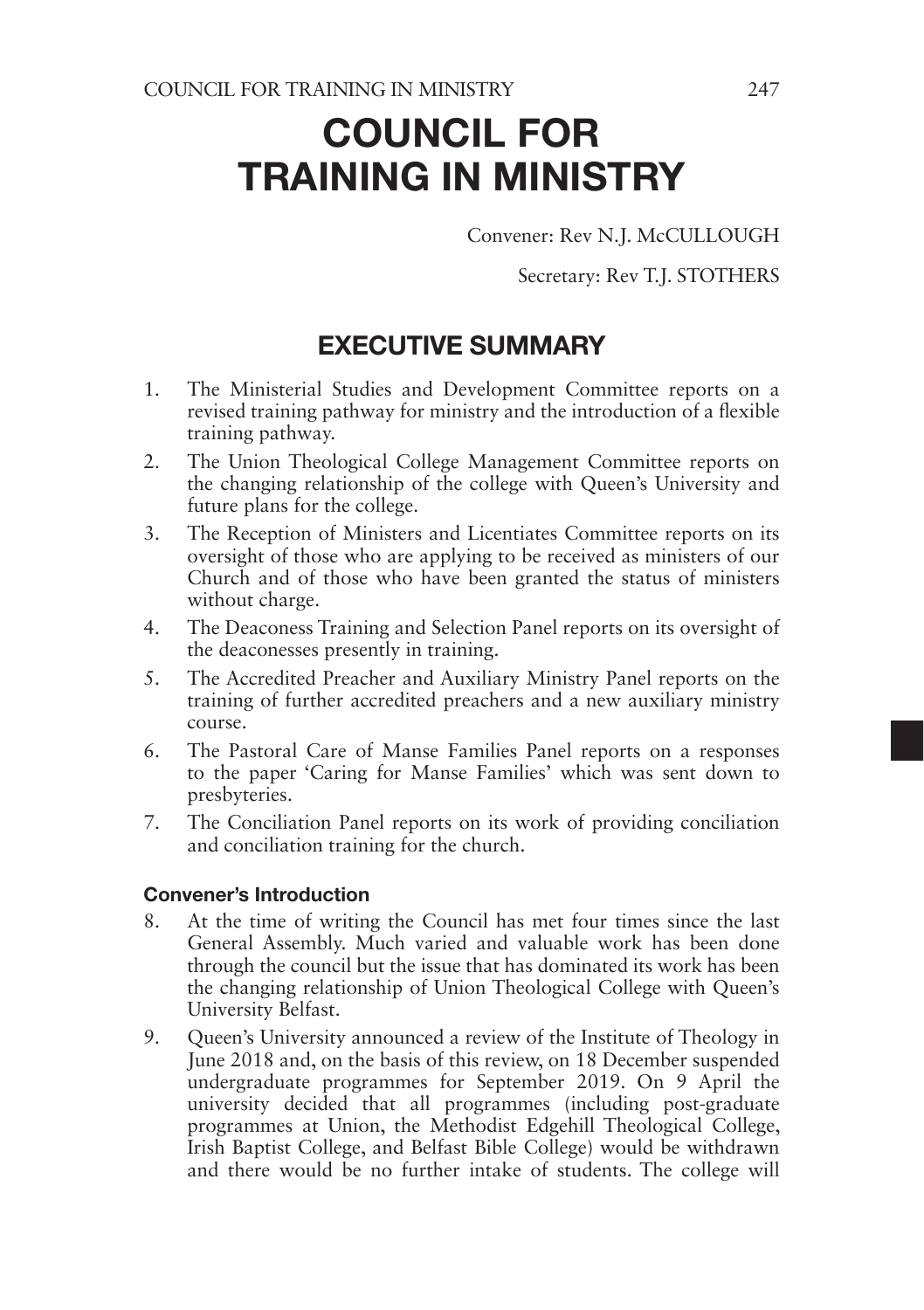continue to teach the current first and second year students and those enrolled on part-time courses to the end of their programmes. The ending of the relationship is highly regrettable but the Council and the College are committed to ending it well. While the adjustments to be made are significant, the Council is in no doubt that an exciting future for the College lies ahead. In particular, there are new opportunities for flexibility in training ministry and other students that it is believed will lead to a better student experience and better outcomes.

### UTC Review Task Group

- 10. In the light of the developing situation with Queen's University, a task group was set up by the Union Theological College Management Committee to review how the college might best train our ministry students and what financial savings could be made. The task group comprises Moderator and Clerk, the Council and Committee Conveners (with the Council Convener to convene), the Council Secretary, the Convener of the Finance, Property and Administration Panel, the Convener of the Curriculum Panel, Professor John Gillespie, Professor Paul Hanna, Mrs Avril Heenan, Sir Nigel Hamilton, with the Principal to sit and deliberate. A wide range of options has been considered including:
	- all awards, both undergraduate and postgraduate, made through PTFI;
	- a validation arrangement with another Irish or UK university;
	- co-operation with another local institution;
	- Union College delivering ministry training only;
	- training ministry students in another local institution with Presbyterian staff involvement.
- 11. Having considered other options, the task group remains convinced that training ministry students through the College is the best way forward. At present the Presbyterian Theological Faculty of Ireland (PTFI) royal charter allows for graduate entry awards to be made and the small number of students who do not have a prior degree are able to follow the same course and be fully trained, though without an award.
- 12. The task group is also convinced of the benefit of the college teaching non-ministry undergraduate students alongside ministry students and options are being considered as to how this might be possible in the future. Achieving this will not be straightforward however, and it is likely that it will be several years before undergraduate theology is available at the college.
- 13. The true costs of running the college have for many years been masked by the income gained through non-ministry students. It is possible that online courses and, eventually, new undergraduate students will provide valuable income streams, but it needs to be realised that,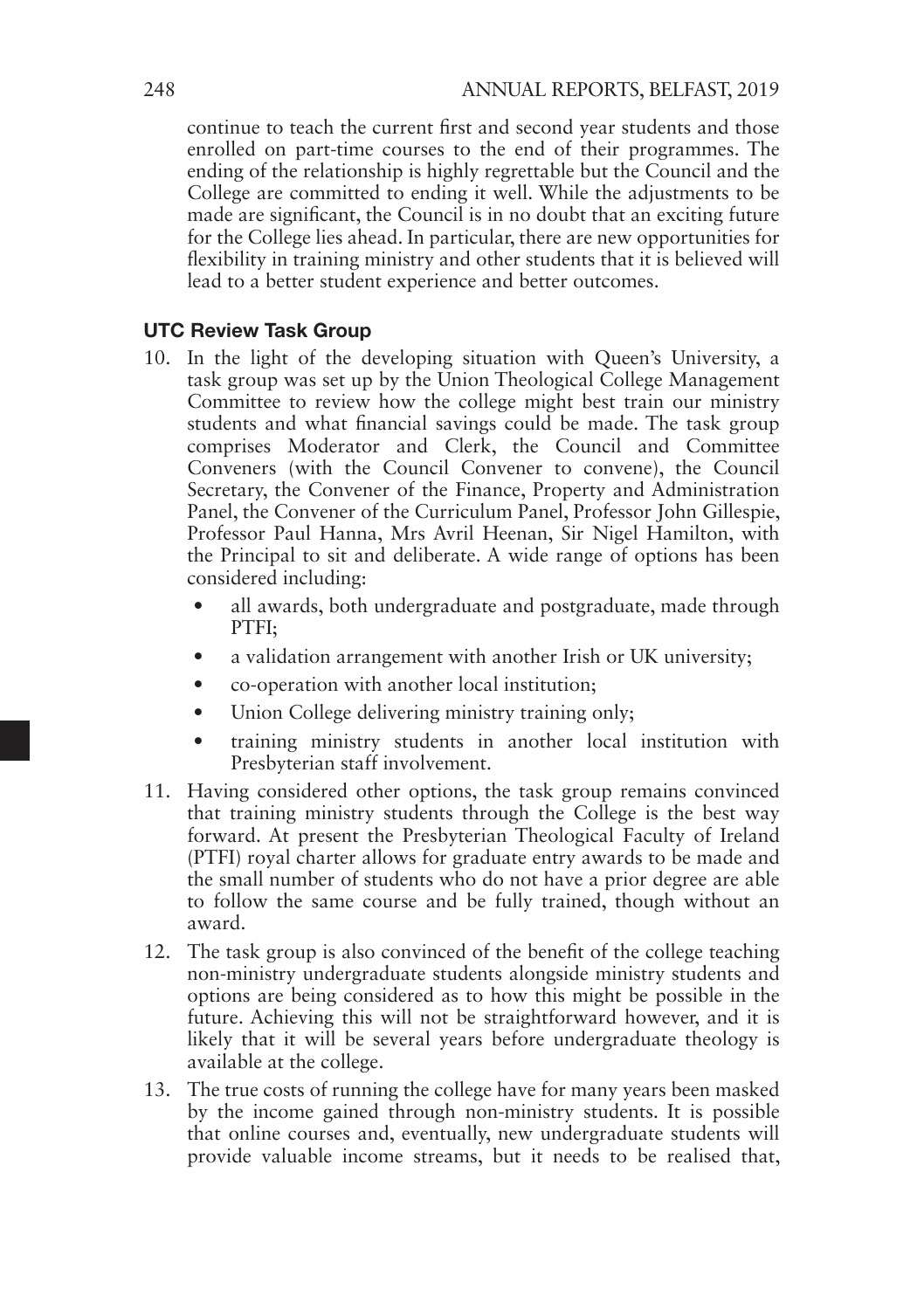even in its most stripped back form, the cost of training our ministry students is significantly more than is being provided by the United Appeal currently.

## Dismissal of a Professor

- 14. The Rev Professor Laurence Kirkpatrick was dismissed on 19 March 2019 on grounds of gross misconduct. The particular charges that were upheld and led to this were that:
	- (a) his contribution to the Talkback Programme on 13 June 2018 brought Union Theological College, and by association, his employer, the Presbyterian Church in Ireland, into disrepute.
	- (b) his comments on the Talkback programme had a significant and material adverse impact on PCI's relationship with Queen's University, Belfast, and caused hurt and damage to the faculty's relationship and cohesion.
- 15. Four other charges of a lesser nature were also upheld. It should be noted that neither the Council for Training in Ministry nor the Union Theological College Management Committee had any role in this: the procedures relevant to employees under the Staff Disciplinary Rules and Procedures of the Presbyterian Church in Ireland were applied.

## Ministry Applicants

16. Last year the Church was asked to pray for God to call more people to apply for ministry. This prayer has been answered in that 15 candidates were interviewed at Easter. Whilst very grateful, the Council is not complacent and asks for continued prayer for this crucial part of the Church's work and witness.

## Pathway Flexibility

17. Last year an appeal was made at the General Assembly for the Council to provide more flexibility in its training pathways, especially for those who are already well qualified and who have significant experience. The Ministerial Studies and Development Committee is proposing a flexible pathway arrangement that it is hoped will provide this.

## BibleMesh

18. During the year a question was raised by the Ards Presbytery about the relationship with BibleMesh, the platform which hosts the online courses developed by the College. In particular the presbytery was concerned about a course on the wider BibleMesh website which appeared to promote views on the eligibility of women for ordination contrary to the position of the Presbyterian Church in Ireland and the impression that might be given that this was also the position of PCI. The Council notes that BibleMesh hosts courses from many different organisations representing many different viewpoints on numerous issues. In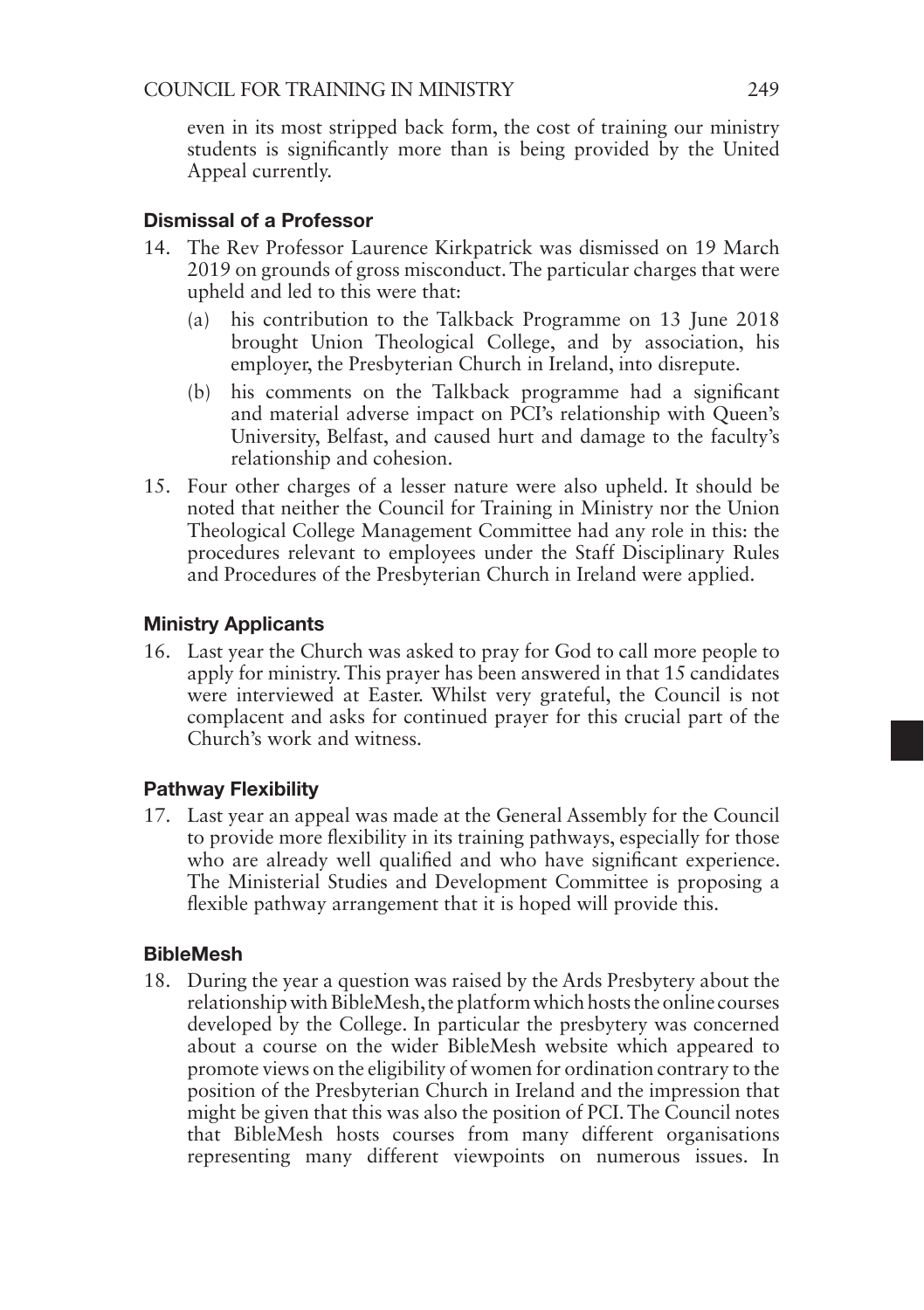addition, the BibleMesh doctrinal statement does not refer to this issue. The Council is keen for the College to develop further online courses and while the Council values the assistance received from BibleMesh it is important to note that the College does not promote, endorse, or use any courses from any organisations that have not been approved by the College and Council. In all instances, the courses made available by the College on BibleMesh are designed, administered, and overseen, exclusively by the Union College Faculty.

## Gratitude

19. The events of this year have meant an immense pressure and workload for, among others, the principal and faculty of the College and the Secretary of the Council. The Council is deeply grateful for their selfless service.

## Students' Bursary Fund

*Rev Adrian Moffett, Students' Bursary Fund agent, writes:*

- 20. The Students' Bursary Fund exists to make financial provision for students for the ordained ministry and their families during their time of study.
- 21. In the academic year September 2018 June 2019 there are 14 students in receipt of grants, 13 of whom are studying at Union Theological College, Belfast, and one completing a placement in a congregation. The cost to the fund of grants, fees and all other expenses for this period will be in the region of  $£230,000$ . This is being met through offerings at services of licensing, of ordination and installations of ministers and elders and through personal and congregational donations as well as congregational assessment. Thanks are due to all members of the Church who generously support the Students' Bursary Fund.
- 22. All those who have responsibility for planning a service of licensing, of ordination and installation are asked to ensure that full use is made of the Students' Bursary Fund literature (available from reception in Assembly Buildings), especially the Gift Aid envelope. Experience has shown that where literature is handed out at an earlier service, those attending the special service are more likely to make use of the Gift Aid scheme. It would be appreciated if any unused literature could be returned to Assembly Buildings following the service.

## MINISTERIAL STUDIES AND DEVELOPMENT COMMITTEE

23. Four students commenced ministerial training this autumn, giving a total of 16 students currently in training.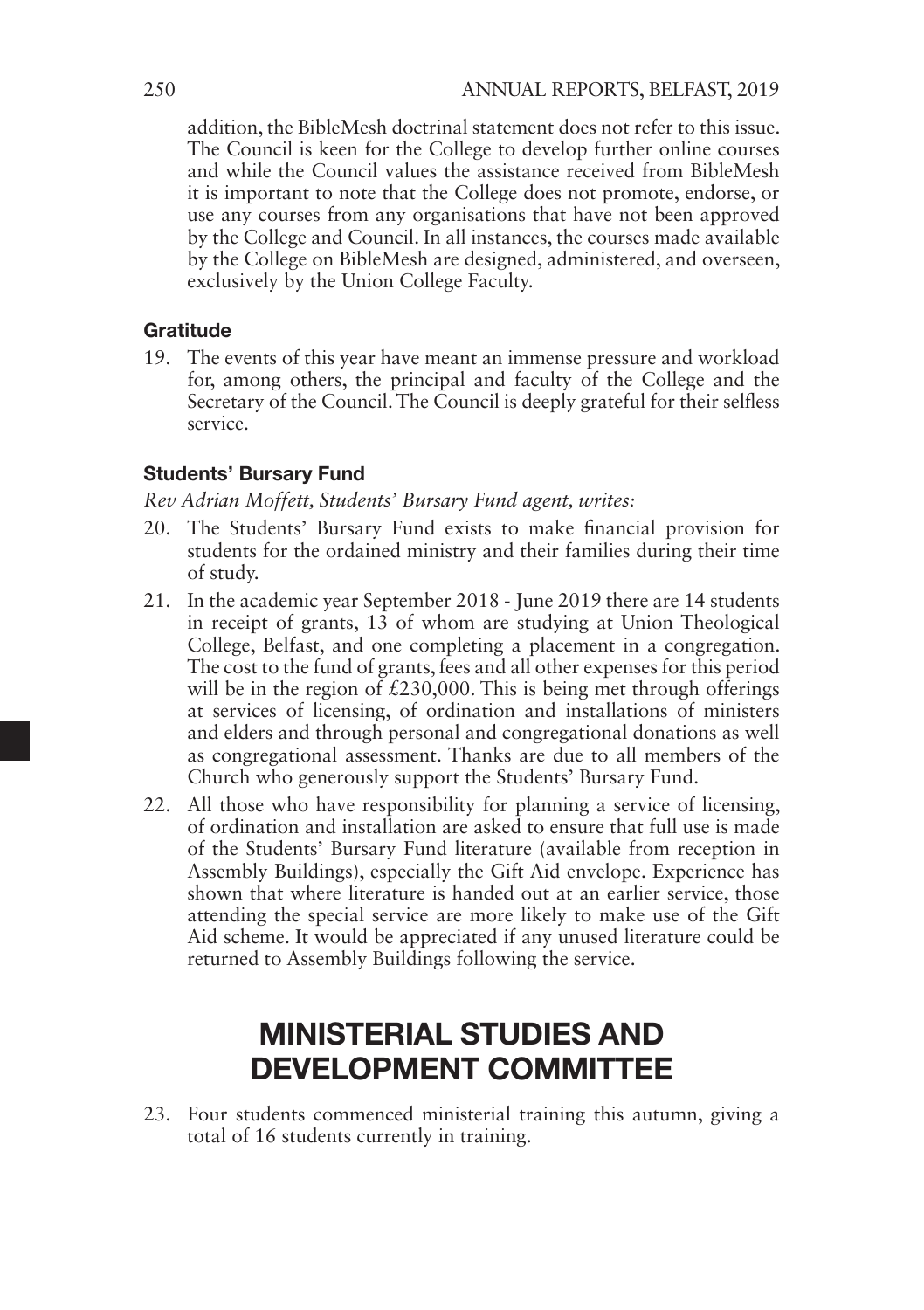#### Pathway review

24. As intimated in the Council's report to the General Assembly in 2018, the committee undertook a significant review of the application pathway for ministry students this year, including consultation with presbytery student agents. Currently applicants are required to have passed the Accredited Preacher Scheme (APS) before interview. This process has been helpful in many ways, giving candidates further experience of preaching and being mentored. In addition the feedback from the course has been useful for interview panels. It has, however, thrown up some unexpected issues, particularly in respect of the responsibility placed on one person to pass or fail a candidate for APS, which would effectively end a ministry application. The intention of the revised application pathway is to retain the benefits of the APS whilst eliminating the pass/fail element. It also streamlines the process as much as is possible. An outline of the recommendation is attached in Appendix 2.

### Applications

- 25. Fifteen candidates for ordained ministry were interviewed on 15 and 16 April 2019. The interviewing panels comprised Revs Dr Paul Bailie, Albert Baxter, Robert Beggs Amanda Best, Gordon Best, Robin Brown, Daryl Edwards, Mark Johnston and Niall Lockhart; Mrs Isobel McAuley, Rev George McClelland, Very Rev Dr Ian McNie, Dr Lena Morrow, Rev Jane Nelson, Mr Roy Thompson. The input of HealthLink360 again proved to be extremely useful. Having completed the process, 13 are being nominated to the General Assembly.
- 26. The current applicants are part of a growing trend where many have previous theological training and indeed ministry experience within local churches. Our current system is not sufficiently flexible to take such training and experience into account. Therefore, in another large piece of work this year, the formation of a Ministry Pathway Panel is proposed. It would bring reports concerning any student who may already have completed some of the Church's requirements, while making sure that all candidates complete the elements set out by the General Assembly for ministry students. It is expected that most candidates will follow the current five-year training pathway in its entirety, but the committee does want to be responsive to the way God has already gifted, taught and used people before they have applied for ministry. A paper is attached in Appendix 3.
- 27. Due to the current situation regarding the College and Queen's University, there will no longer be the facility for our ministry students to study for a BD at the college. However, the training of our students will carry on uninterrupted, with the General Assembly's requirements continuing to be taught.
- 28. While encouraged by the number and quality of applicants this year, the committee feels it is important to continue to place the opportunities for ordained ministry in front of people so that they can consider and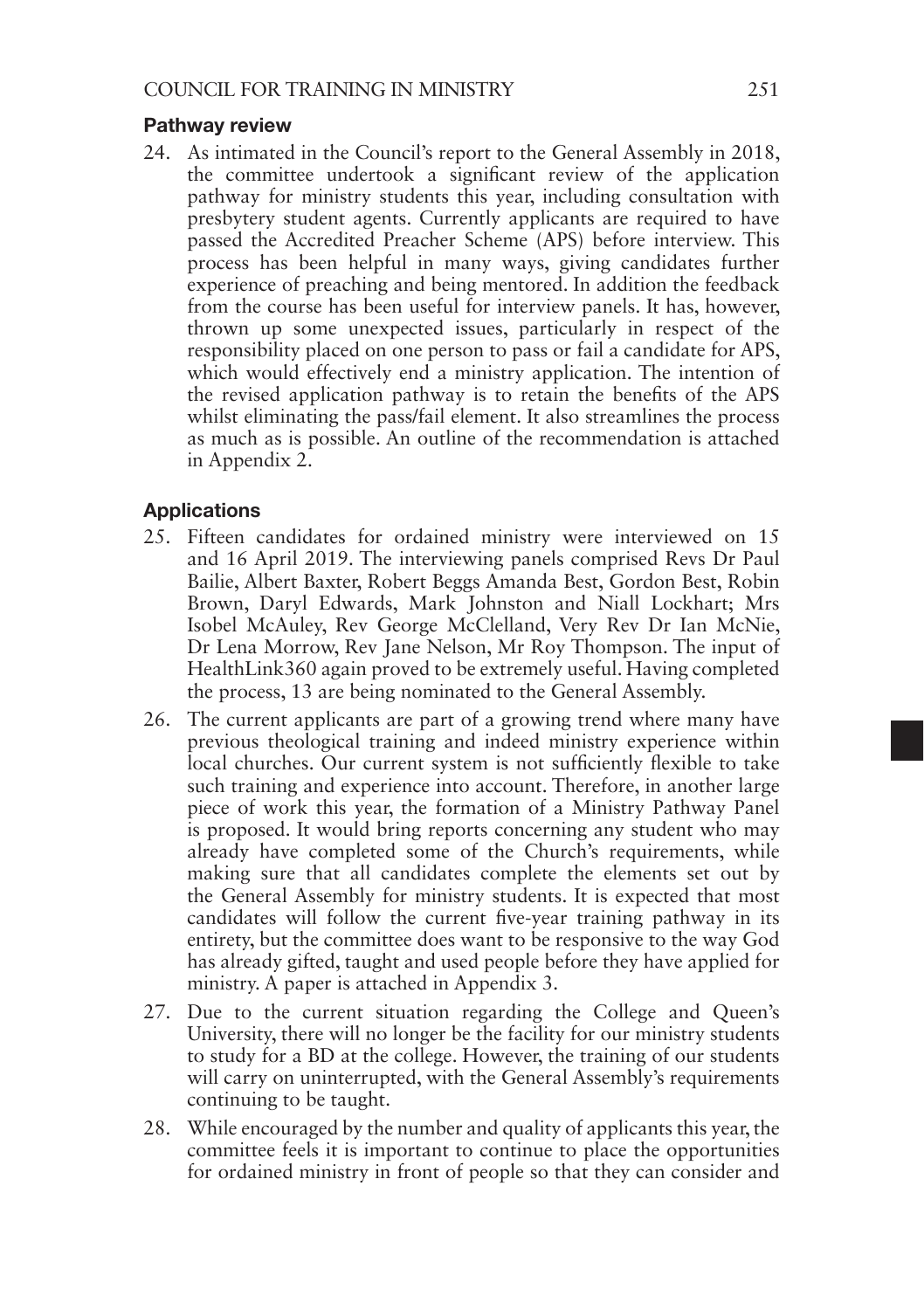respond to God's call on their lives as easily as possible. With this in mind, MSDC has undertaken, along with the Creative Production Department, to make three short videos that will inform and encourage people to explore whether God is calling them into pastoral ministry. The first film will aim at possible applicants aged 18-30; the second at people within congregations who have the role of identifying and encouraging people to explore God's call on their life; and the third will profile the pathway for application. These videos will include both male and female ministers and potential applicants, and it is hoped that the first one may be available to be screened by the time of the General Assembly.

### Termination of Pathway

29. The Council accepted the recommendation of the Ministerial Studies and Development Committee that the candidature fore the ordianed ministry of Dr Kevin Hargaden be terminated, but noted that the committee will warmly welcome a further application in the future. A resolution is appended.

#### Licentiates

30. Fourteen licentiates became eligible for call on 1 September 2018.

### **Sabbaticals**

31. The committee has again looked at sabbatical guidelines with regard to academic study, recognising this in a difficult area to get right. It is acknowledged that many people find academic study to be refreshing and therefore a good use of sabbatical time and there is no desire to prevent those people from using it in this way. The guidelines have been altered to allow for this, while encouraging ministers to prioritise refreshment in planning sabbatical leave.

### Post-ordination Conferences

32. The theme for the 2019 conference was self-care and resilience, with Christopher Ash as the main speaker, along with Jen Charteris and James Hyndman. In 2020, the conference will look at the area of leadership with Marcus Honeysett and a team from Living Leadership.

## Pre-retirement Conferences

33. These conferences continue to be greatly appreciated by attendees.

ANDREW FAULKNER, Convener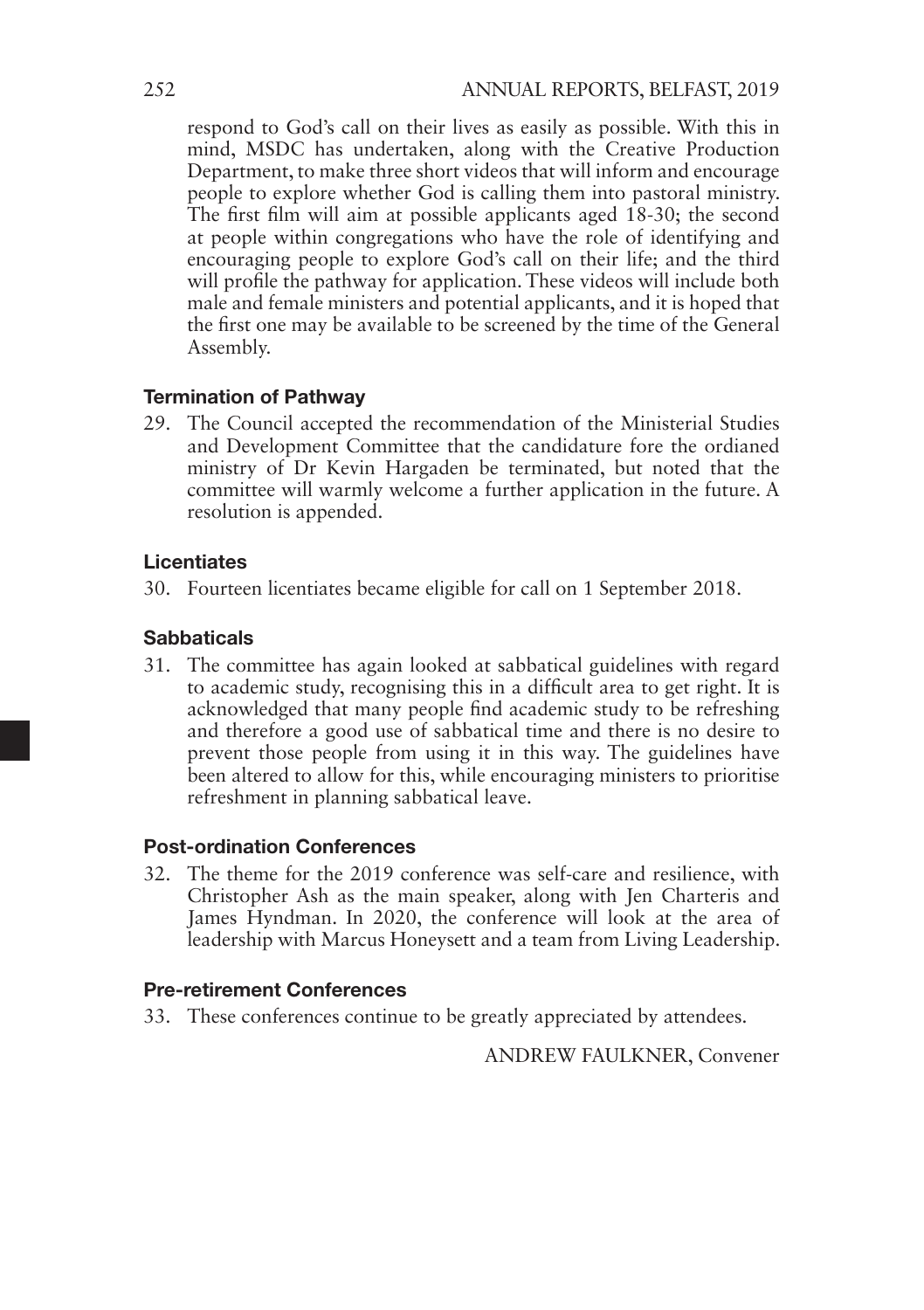## UNION THEOLOGICAL COLLEGE MANAGEMENT COMMITTEE

- 34. The Committee has had a busy year as unfolding events led to many more meetings than normal.
- 35. During the year Queen's University Belfast carried out a review of the Institute of Theology and, eventually, future enrolment for all undergraduate and postgraduate programmes was terminated.
- 36. It became clear in December 2018 that this outcome was likely and so the Union Theological College Review Task Group was set up to review the options for the college, the training of ministers and what financial savings might be made. A fuller report of its work is given under the convener's introduction.
- 37. Student intake in September 2018 was significantly reduced and the drop in associated income together with the suspension of enrolment for September 2019, means that the budget income for 2019 in relation to non-ministerial students will be around £592,600 rather that the anticipated £791,500 – a decrease of £198,900. The committee is giving consideration as to how financial savings may be achieved to help to offset the inevitable shortfall in revenue.

## Courses

38. When concerns began to be emerge about the relationship with Queen's University the council encouraged faculty to look at the possibility of developing an additional student base through online courses. Faculty have worked tremendously hard and next year it is planned that ten courses will be offered through Union College with seven being fully online. These are listed and described in Appendix 4. The potential to develop this work is significant and this could prove to be great resource for the global church as well as having the potential to provide income for the college.

## Bequest

39. A bequest 'for the work of training ministers' was received from the estate of the late Elizabeth Steele. The initial amount was for £53,450.76 and it is likely to rise by another £150,000. The committee is very grateful for this bequest.

## **QAA**

40. A QAA Monitoring Visit in October 2018 stated that the College is making progress in monitoring, reviewing and enhancing its higher education provision since the October 2017 monitoring visit, but that further improvement is required, in particular with regard to Presbyterian Theological Faculty, Ireland pathways. The College is currently undergoing a full Higher Education Review and the review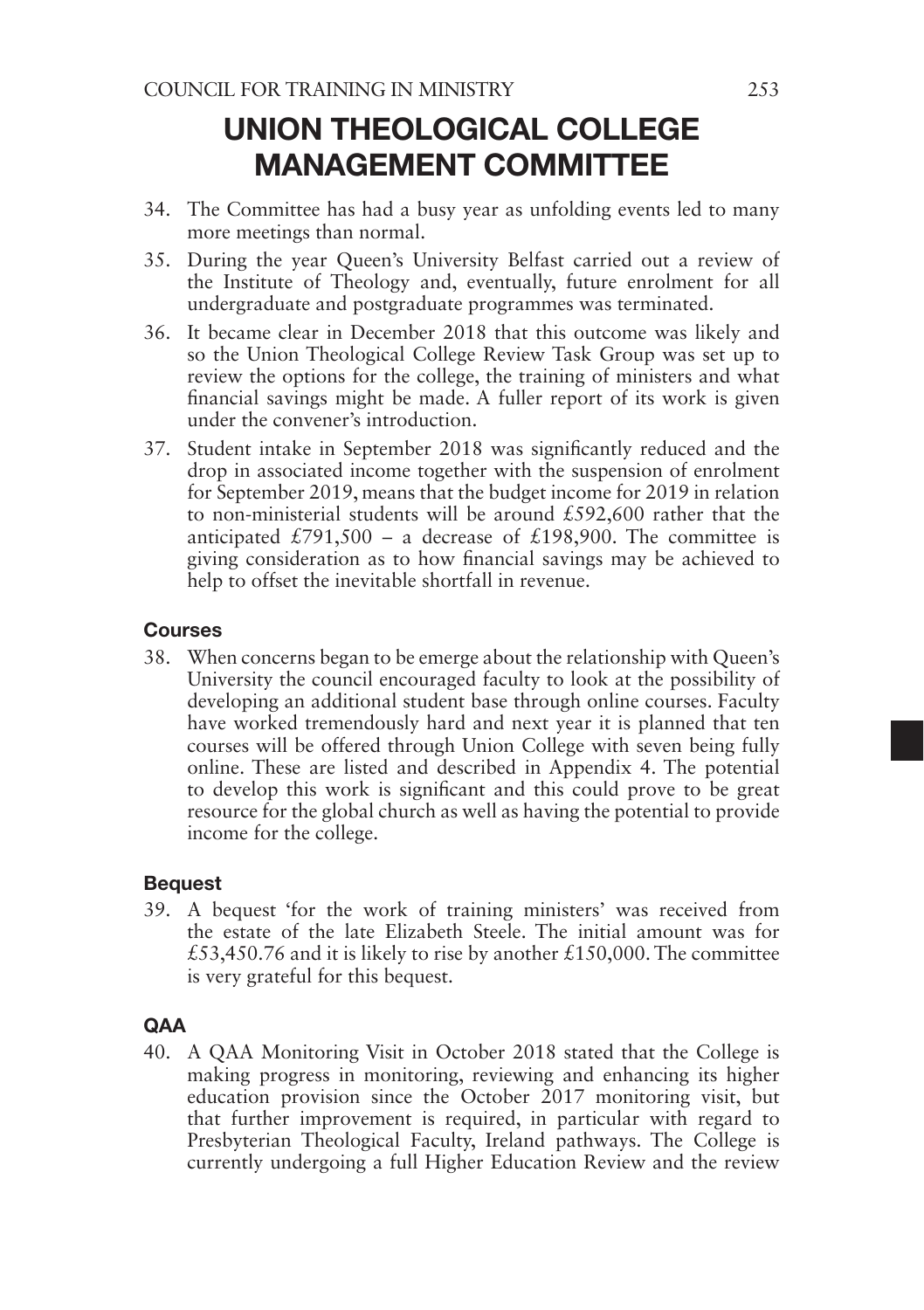visit is scheduled for 20 May 2019. The College has worked hard to address the matters highlighted and awaits the outcome of the review.

- 41. An internal Quality Assurance process is now in place for programme design and module review including a three-year review cycle for the college.
- 42. Due to the extended work and review now undertaken by the Curriculum Panel (with regard to monitoring and evaluation), the committee seeks approval from the General Assembly that the name of the panel be changed to the 'Teaching and Learning Panel'.

## **Staffing**

- 43. The contracts of two lecturers, due to expire this autumn, were extended for a further year from September 2019.
- 44. A professor has been dismissed after due process. This is referred to in more detail in the convener's introduction.

## **Students**

- 45. In the 2018/2019 academic year 13 ministerial students were enrolled, four in first year, four in second year and five in third year. In addition, there are 95.5 full-time equivalent (FTE) undergraduate QUB students studying theology, 12.5 FTE postgraduate students, three student deaconesses, and eight A-level students. 40 QUB students are taking single modules.
- 46. There is a significant increase in ministry students for September 2019. The ministry training programme is designed to prepare all our students, both graduates and non-graduates, for effective and fruitful ministry within the Presbyterian Church in Ireland. Graduates commencing their ministry training pathway may be enrolled in a new PTFI Master of Divinity programme, and, for those suitably qualified, there is the possibility of working towards a Master of Theology degree during their time at Union College. The PTFI Charter only permits awards to be made to those who already hold an undergraduate degree.

IVAN PATTERSON, Convener

## RECEPTION OF MINISTERS AND LICENTIATES COMMITTEE

47. The committee has met four times since the 2018 General Assembly.

## **Enquiries**

48. Twelve people contacted the RMLC during the year for information about transferring to the ministry of the Presbyterian Church in Ireland. Only one of these has, to date, followed through with a formal enquiry.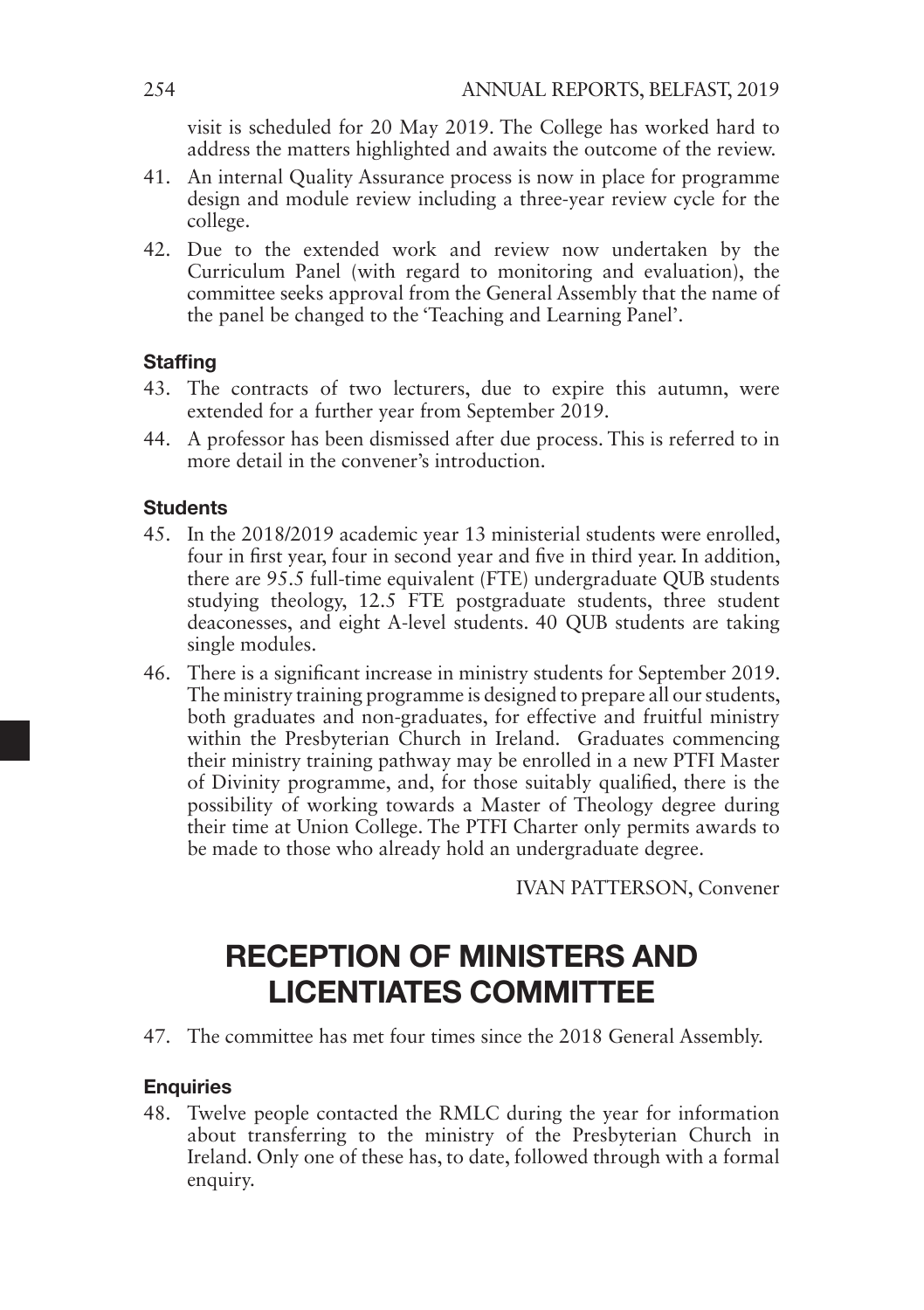#### Transferring Ministers

- 49. Rev Gunther Andrich, a minister of the Uniting Reformed Church in South Africa, completed a two-year assistantship at Elmwood (Lisburn) in August 2018. Having satisfied the committee in all formal assessments, he was declared eligible to be called as a minister within PCI. Subsequently on 18 January 2019 he was installed in the Home Mission and inducted in the congregations of Irvinestown, Pettigo and Tempo.
- 50. Rev Andras Gilicze, a minister in the Hungarian Reformed Church, commenced a two-year assessed assistantship in Stormont on 5 February 2018. His training and formal assessment continues, with a view to eligibility for a call in February 2020.
- 51. Rev Dr Zachary Cole, an ordained minister from the United States of America, and currently teaching in Union Theological College, has completed one year of part-time assessed assistantship in Maze, as well as a full-time summer assistantship in First Monaghan and Smithborough. Dr Cole's assistantship is tailored to fit with his college teaching role. At the time of writing it is anticipated that, prior to the meeting of Assembly, he will have been inducted as part-time Moderator's Assistant in Maze.
- 52. Rev Laszlo Orban, an ordained minister of the Hungarian Reformed Church (in Romania), commenced a 2-year assessed assistantship in Joymount, Carrickfergus on 1 October 2018. His training and formal assessment continues, with a view to eligibility for a call in October 2020.
- 53. Rev Enrique Tagle Aguiar, an ordained minister in Havana Baptist Church, Cuba, was interviewed by the committee on 28 November 2018, and subsequently received as a transferring minister. He commenced a two-year assessed assistantship in First Carrickfergus on 1 April 2019, with a view to eligibility for call in April 2021.

### Application to be received as a Transferring Licentiate

54. Mr Derek French, who is currently a PCI missionary in Spain was interviewed by the committee on 28 November 2018, and approved in principle for reception as a transferring licentiate. As Mr French is unavailable to return from Spain until mid-2020, he will undertake a supplementary interview prior to confirmation of his reception.

### Process for Transferring Ministers and Licentiates

- 55. Formal reviews of transferring ministers/licentiates are now conducted after 6, 12 and 19 months in assistantship. Previously the final review was conducted at 24 months, but this was found to be too late in the process, and was thus brought forward to 19 months.
- 56. It is noted (a) that the cost of any courses required by the committee as part of the transfer process will be borne by the Council for Training in Ministry, (b) that transferring ministers will normally be required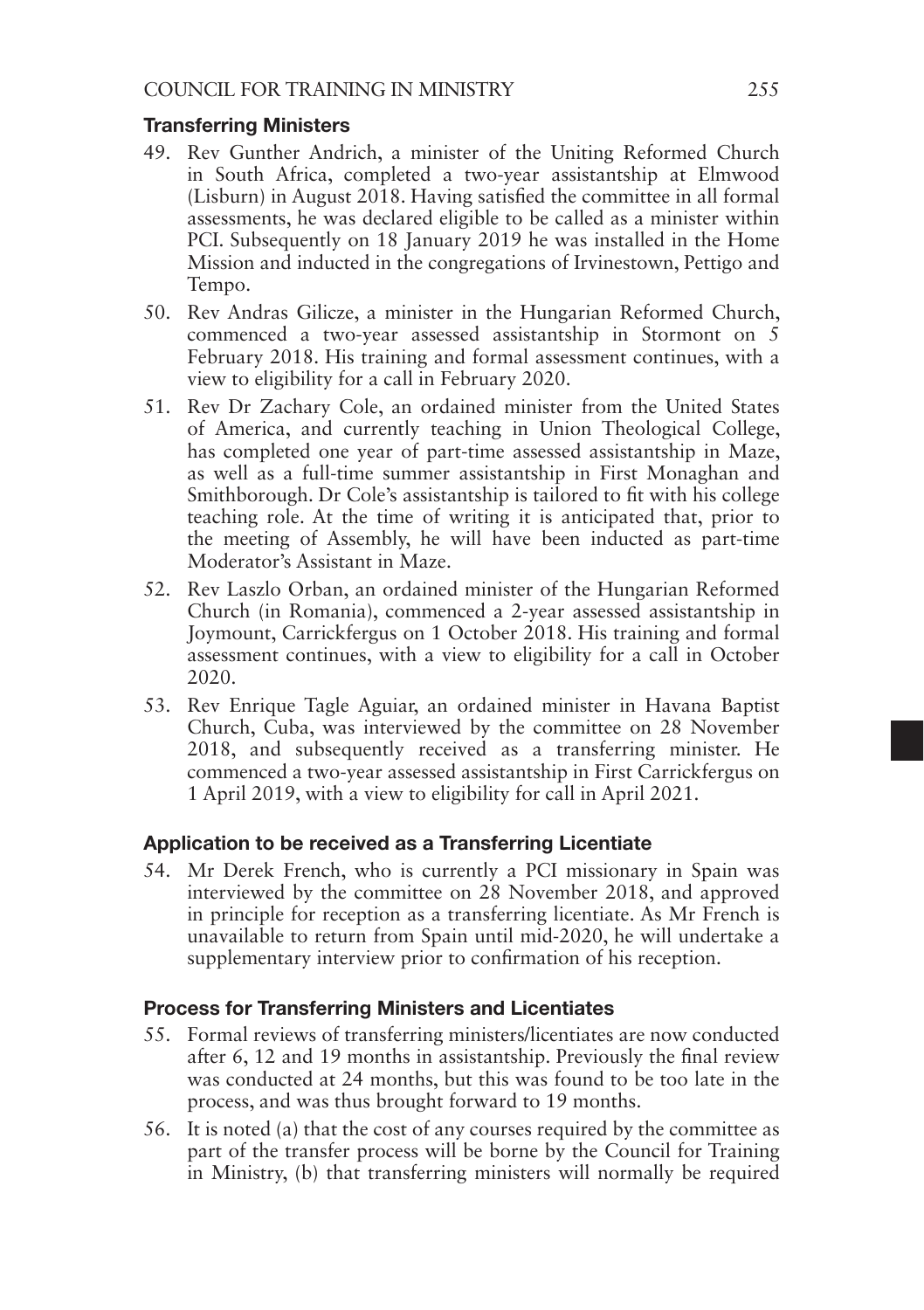to undertake the usual five years of Post-Ordination Training after being settled in a charge and (c) that a transferring minister/licentiate is officially 'under the supervision' of the presbytery within whose bounds he/she is serving as an assistant.

#### Rules for Transferring Ministers/Licentiates

57. A set of rules for transferring ministers/licentiates was approved by the 2018 General Assembly, with the exception that one paragraph was referred back to the council for further consideration, namely 'A Transferring Minister who has not received and accepted a call within 12 months of becoming eligible shall normally cease to be eligible'. The committee considered this matter, and determined that, taking everything into account, it would be reasonable to extend this period of eligibility from 12 months to 18 months and this is brought to the Assembly for approval. For ease of future reference, the full set of rules is at Appendix 5.

## Ministers without Charge and Licentiates

- 58. Under the Code, Par 219(4), presbyteries seek authorisation through the committee for the retention of ministers without charge and of licentiates not serving an assistantship under Code Par 219A. Following a recommendation from the General Council, the committee continues to adopt an approach which is more fully in line with the Code than in former years. It continues to make ongoing adjustments to documentation and procedures to better serve this purpose and is grateful to clerks of presbytery for making annual returns in good time so that requests may be received in time for recommendations to be included in the General Assembly reports.
- 59. The recommendations are included in Appendix 6.

#### Requests for Permission to Preach in Vacancies

60. Following formal applications, appropriate accompanying documents and written requests from the relevant vacancy conveners, two applicants were interviewed and granted permission – viz.: Terry Price to preach in Arklow and Will Ackles to preach in the Bailieborough group as well as First Monaghan/Smithborough.

#### Restoration of status under Code Par 219(5)

- 61. A request for restoration of status as a minister without charge was received from a former minister of our Church who is currently in a full-time appointment which is not under the jurisdiction of the Assembly. This request was not granted.
- 62. In general terms, it is recognised that a former minister or licentiate may wish to seek a call and so seek restoration of status under Code Par 219(5). Under the wording of Code Par 219(4)(d)(i), which indicates that someone in a full-time appointment which is not under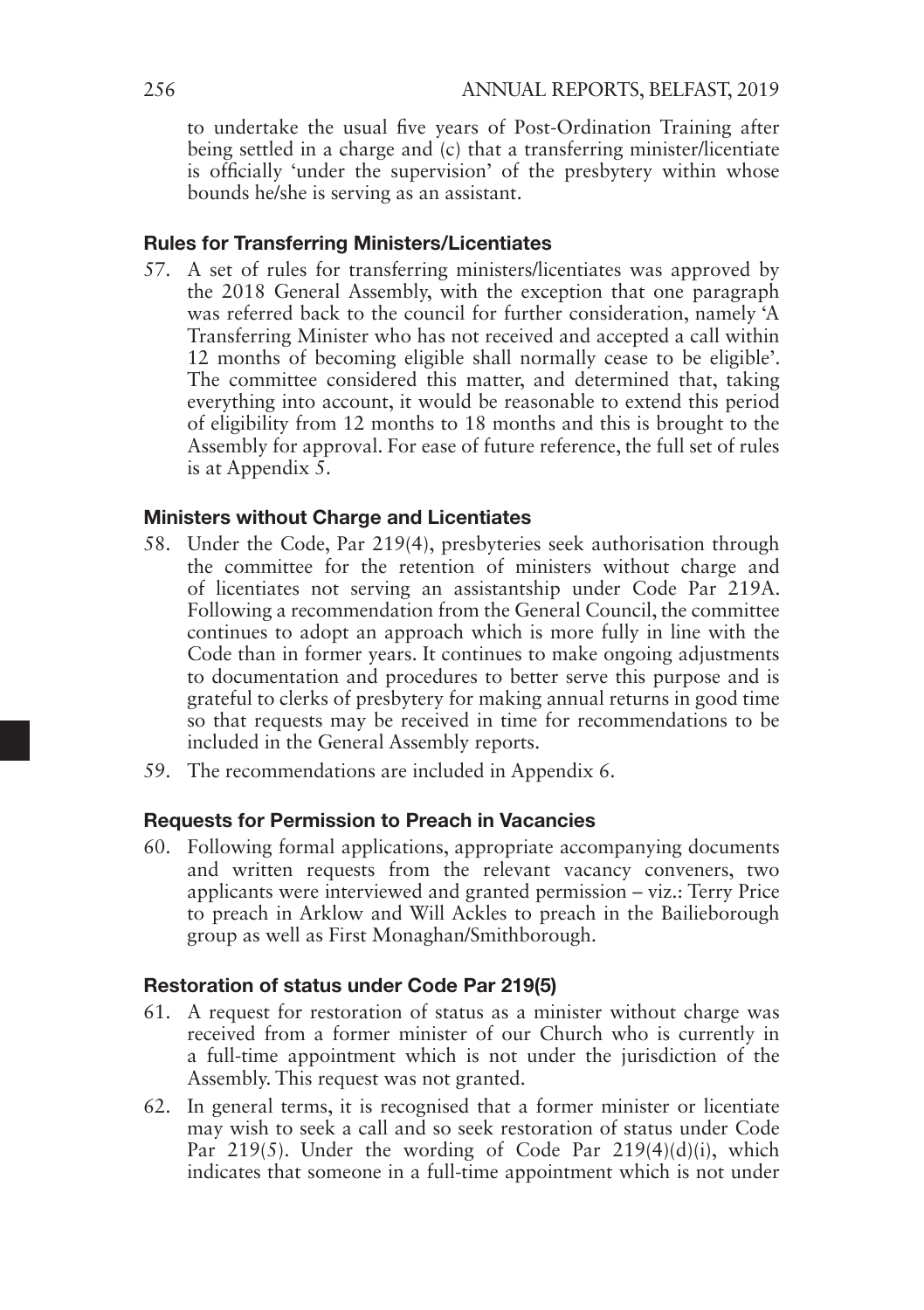## COUNCIL FOR TRAINING IN MINISTRY 257

the jurisdiction of the Assembly is deemed to have resigned (there are exceptions for some forms of church work), someone would have to resign from their full-time appointment before making application for restoration of status. There would be no certainty that he or she would be received, and even less that he or she would receive the call. An overture to address this difficulty will be presented.

## 'Order of Permissions' in Code Par 219(5)

63. It is recommended that requests for the restoration of 'Minister without Charge' status should go in the first instance to the committee, in order that those which are clearly not permissible under the law of the Church can be dealt with prior to presbytery consideration. The overture referred to in the previous paragraph seeks also to address this matter.

#### ALBERT BAXTER, Convener

#### Recognised Ministries

*Rev Dr WJP Bailie, Mission Africa, writes:*

- 64. Mission Africa (The Qua Iboe Fellowship) is one of Ireland's oldest mission agencies, currently in its 132nd year of operation. Mission Africa continues to pray that God might continue to be pleased to use the mission for His sovereign purposes.
- 65. The mission concentrates on three areas of ministry: 1) evangelism and church planting, generally in difficult places and circumstances; 2) the strengthening of the African church through theological education; 3) medical and compassionate ministry, especially amongst disadvantaged and marginalised populations, such as women, children and the elderly. These ministries are carried out in partnership with various evangelical African denominations, and often like-minded mission agencies. Mission Africa is a member of Global Connections (Evangelical Missionary Alliance) and Mission Agencies Partnership. I am particularly pleased to report warm relations with the Council for Global Mission.
- 66. The mission continues its work against a background of financial challenge, a diminishing interest in foreign mission amongst Western churches and at a time when many within the church cannot adequately distinguish mission and aid and development work. Nevertheless, we continue to send out full time missionaries and operate a short-term programme of teams and medium term placements. We also continue to operate branches in Scotland and England.
- 67. As Chief Executive I have responsibility for strategic planning; pastoral care of missionaries; supervision of personnel and finance at home and overseas and partner relations with a variety of churches and agencies. I am particularly involved in promoting theological education in Africa and I am currently developing plans for police and military chaplaincy in Africa.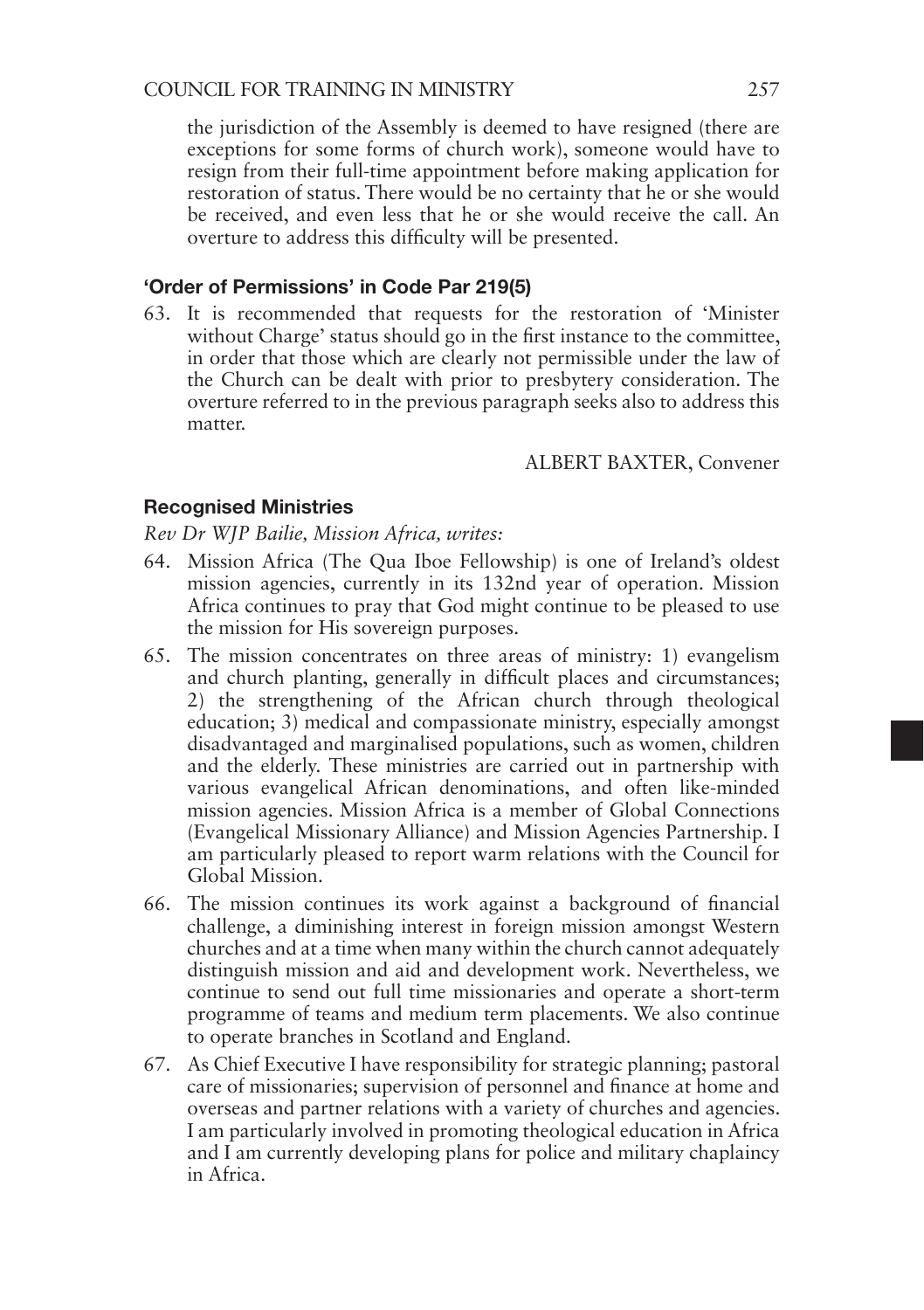68. I am also grateful to be able to record that my status as a minister in recognised service permits me to play an active role within my presbytery (Ards), the Council for Training in Ministry and the subsidiary committees of the CTM. I am particularly glad to serve the Church through part-time teaching of Old Testament at Union Theological College, and ACF chaplaincy. I am honoured to be one of the Moderator's Chaplains for 2019-2020.

*Rev Dr Ruth Patterson, Restoration Ministries, writes:* 

- 69. Restoration Ministries celebrated its 30th anniversary last year. There were many highlights, chief among which were a day conference at Dromantine with the Very Rev Dr John Dunlop, a meal for the Friends of the Ministry in St Brigid's, Derryvolgie and a thanksgiving service at Harmony Hill with Rev John Bell of the Iona Community. Another highlight of the year was a trip to the Holy Land at the request of Veritas Publishers. I was asked to accompany a group and simply absorb the experience, with the remit to return home and write some spiritual reflections as part of a larger Pilgrim's Guide, to be published later this year.
- 70. Faith and Friendship, 20 years old this past year, is now in eight different centres in Northern Ireland and continues to have a quiet reconciling influence in those communities. My commitments with L'Arche International continue as does my involvement in Centering Prayer. There are continuous requests to give retreats in various parts of the island and beyond – a wonderful privilege. The work of spiritual direction is ongoing.
- 71. This year we lost two faithful volunteers who were also dear friends, both of them Presbyterian – Hilton Henry (Legacurry) and Beth Moore (Knock). We are so grateful to them and all those volunteers over the years who have committed themselves to the vision of peace, healing and reconciliation.

## DEACONESS SELECTION AND TRAINING PANEL

- 72. Having completed their summer placements, the three student deaconesses began their second year placements on 24th September 2018 in the following locations:
	- Paula Burrows Belmont
	- Louise Davidson Dunmurry
	- Sylvia Santos-Bryce Greenisland
- 73. Students spend six sessions per week, plus Sunday, in these placements. In addition, they spend Fridays in college and have two sessions per week for study. The panel is very grateful to Rev Dr Liz Hughes for meeting with the students each Friday. Upon the satisfactory completion of the course, the student deaconesses are due to graduate with their diploma on 23 May 2019.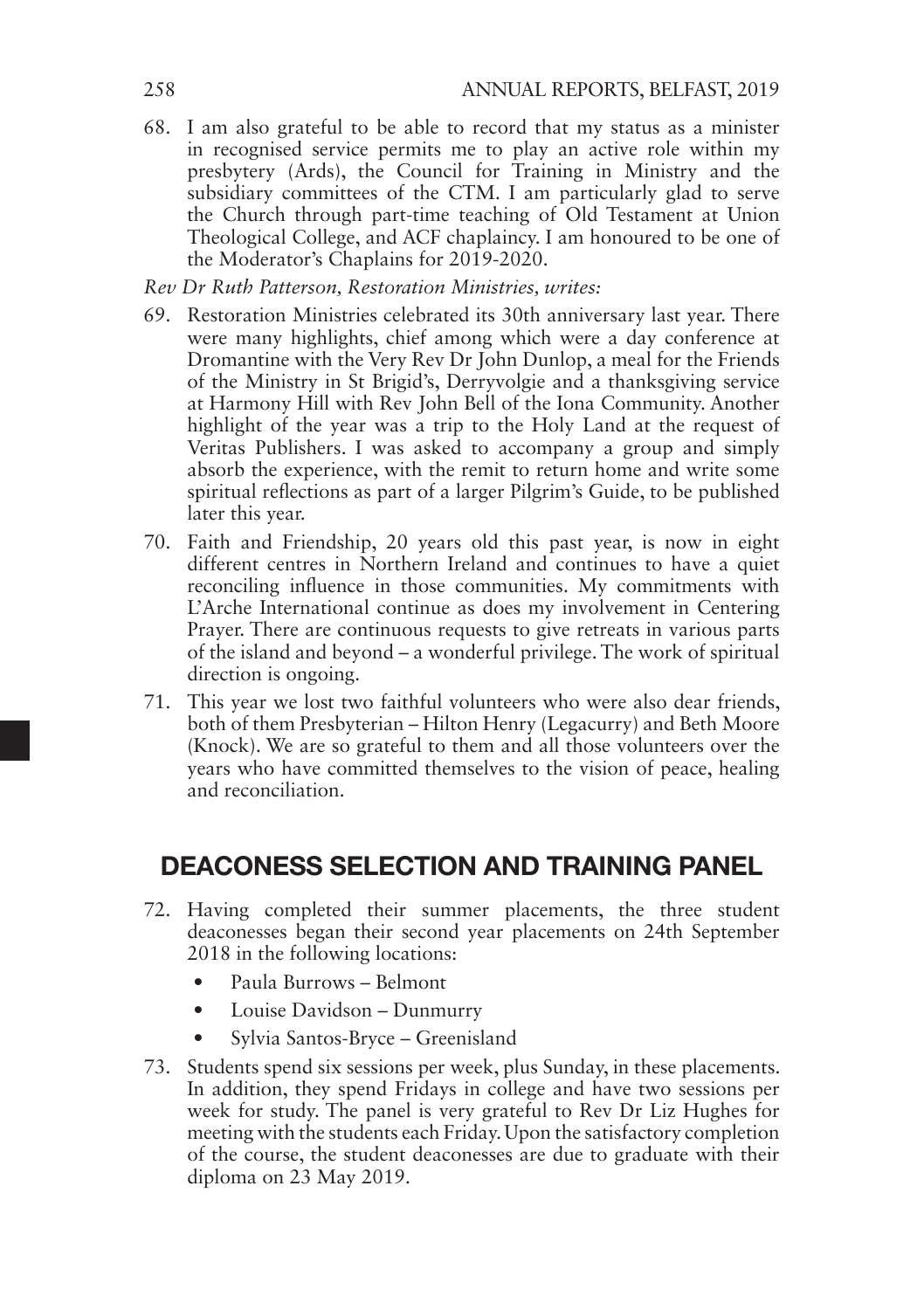### COUNCIL FOR TRAINING IN MINISTRY 259

74. First year student feedback, chaired and collated by Pauline Kennedy and Helen Johnston, has been fed back to the panel and faculty. This will play an important role when the course on Diaconal Studies is prepared for any future cohort of students.

ROBIN BROWN, Convener

## ACCREDITED PREACHER AND AUXILIARY MINISTRY PANEL

### Auxiliary Ministry Scheme

75. After a lapse of two years, an Auxiliary Ministry Scheme course is planned for 2020. The application date is 6 September 2019 with training due to commence in January 2020. The panel is discussing the possibility of making some aspects of this course available to the wider church. Further consideration of this will continue after the application date for the 2020 course expires.

#### Accredited Preacher Scheme

- 76. 2018 Course: Two courses centred in Belfast and Dublin are now nearing completion with the service of accreditation taking place on 19 May 2019 in Sandys Street, Newry.
- 77. 2019 Course: Interviews have taken place and 26 trainees will commence their course with an intensive classroom teaching week from 1 to 5 July 2019 in Union College.

OSSIE McAULEY, Convener

## PASTORAL CARE OF MANSE FAMILIES PANEL

#### Introduction

- 78. The 2018 General Assembly sent down a report, from the Council for Training in Ministry, entitled 'Caring for Manse Families' to presbyteries for discussion and comment. Responses were received from each of the 19 presbyteries. The panel places on record its appreciation for the thoughtful, constructive and honest way in which each of the presbyteries engaged with this process.
- 79. In summary presbyteries welcomed this opportunity for 'moving the discussion forward' on what is clearly considered to be 'a very important topic' within the life of the Church.
- 80. Models currently at play include pastors pastorum, 'a pastoral couple', pastoral teams, and ad hoc arrangements as and when required. In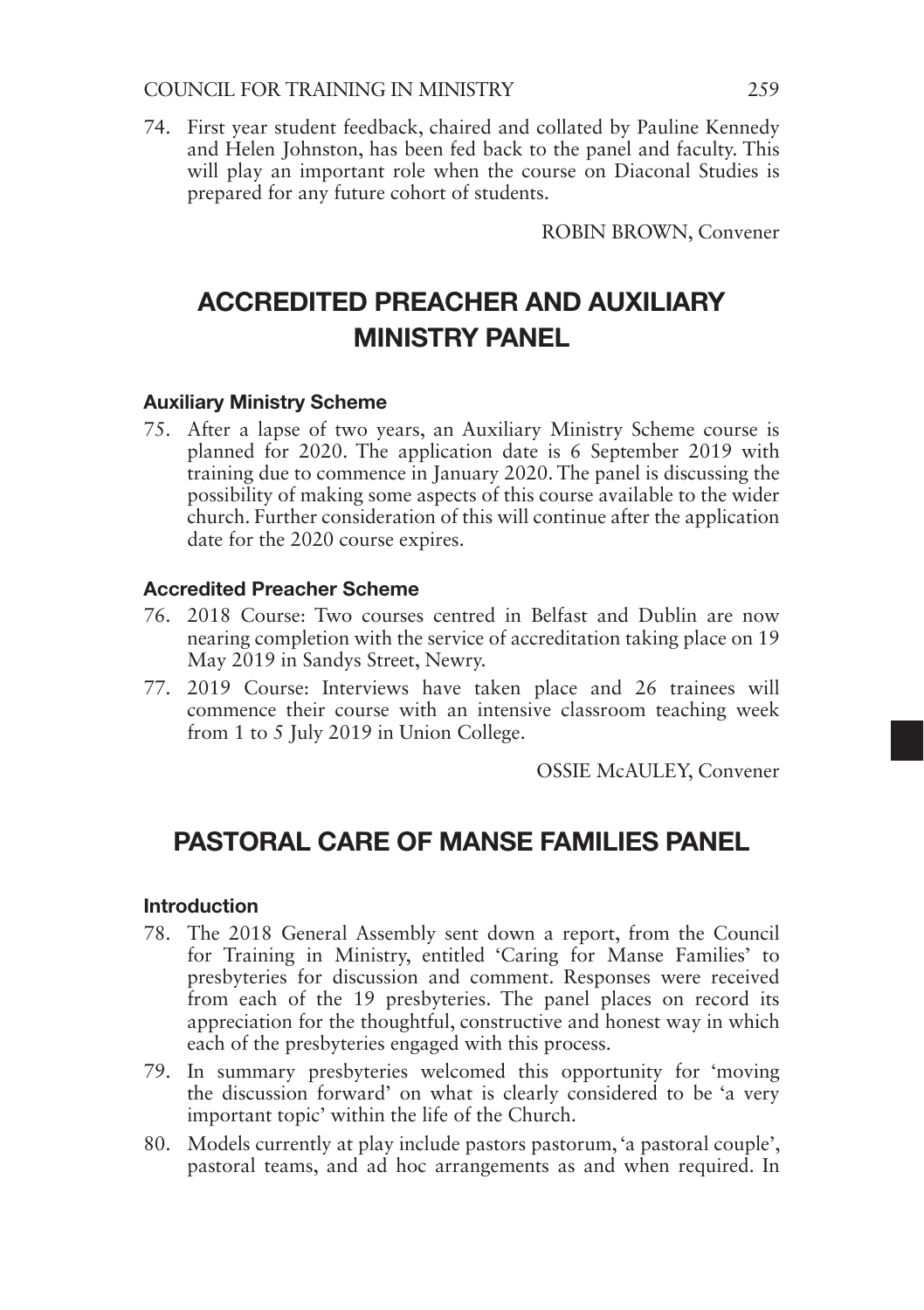many contexts these are clearly appreciated, especially in times of reactive need. However, it would be fair to say that there is a collective acceptance that even at our best, in practice pastoral care of ministers and their families is an underdeveloped aspect of what it means to be part of PCI. No presbyteries responded in a way that suggested they were content to advocate for the status quo.

## Key Proposal

- 81. The Council's paper placed the following key proposal before presbyteries for discussion and comment: 'That a new layer of pastoral care for ministers and manse families be encouraged within PCI, namely: That each minister should be encouraged to take responsibility for naming someone who they and their family would look to as their pastor.'
	- Two out of 19 presbyteries embraced this proposal without any expressed reservations (1 of these has already begun to implement the suggested model).
	- 15 welcomed the proposals, indicating a willingness to implement them, with caveats (see below).
	- Two did not express a clear view on the proposal.
- 82. The dominant caveat expressed regarding the implementing of the above proposal, across the denomination, was that 'one size does not fit all and never will', or as another presbytery put it 'one size fits none.'
- 83. The variance within the responses can best be illustrated by the following examples:
	- (a) Five presbyteries felt it would be important that the chosen 'pastor' should be a minister from within the presbytery. 8 felt it would be important for the chosen 'pastor' to come from outside of the presbytery.
	- (b) Six felt it was important that the chosen 'pastor' should be an ordained Presbyterian minister. 5 felt it was important that the chosen 'pastor' could be a non-ordained person or, indeed, someone outside of PCI.
	- (c) Six felt that it would be important for clerks to keep records regarding pastoral link-ups. 4 felt this would be unhelpful and indeed unnecessarily intrusive and bureaucratic.

## Common Ground

- 84. Whilst responses to the content, and core proposal of the paper were varied, one key point of commonality emerges, namely a strong acceptance across presbyteries that the pastoral care of ministers (and by association their families) is, within a Presbyterian ecclesiology, a matter with which presbytery rightly concerns itself.
- 85. Whilst welcoming the stimulus of suggested models of pastoral care, the strong message coming back from across the denomination is, as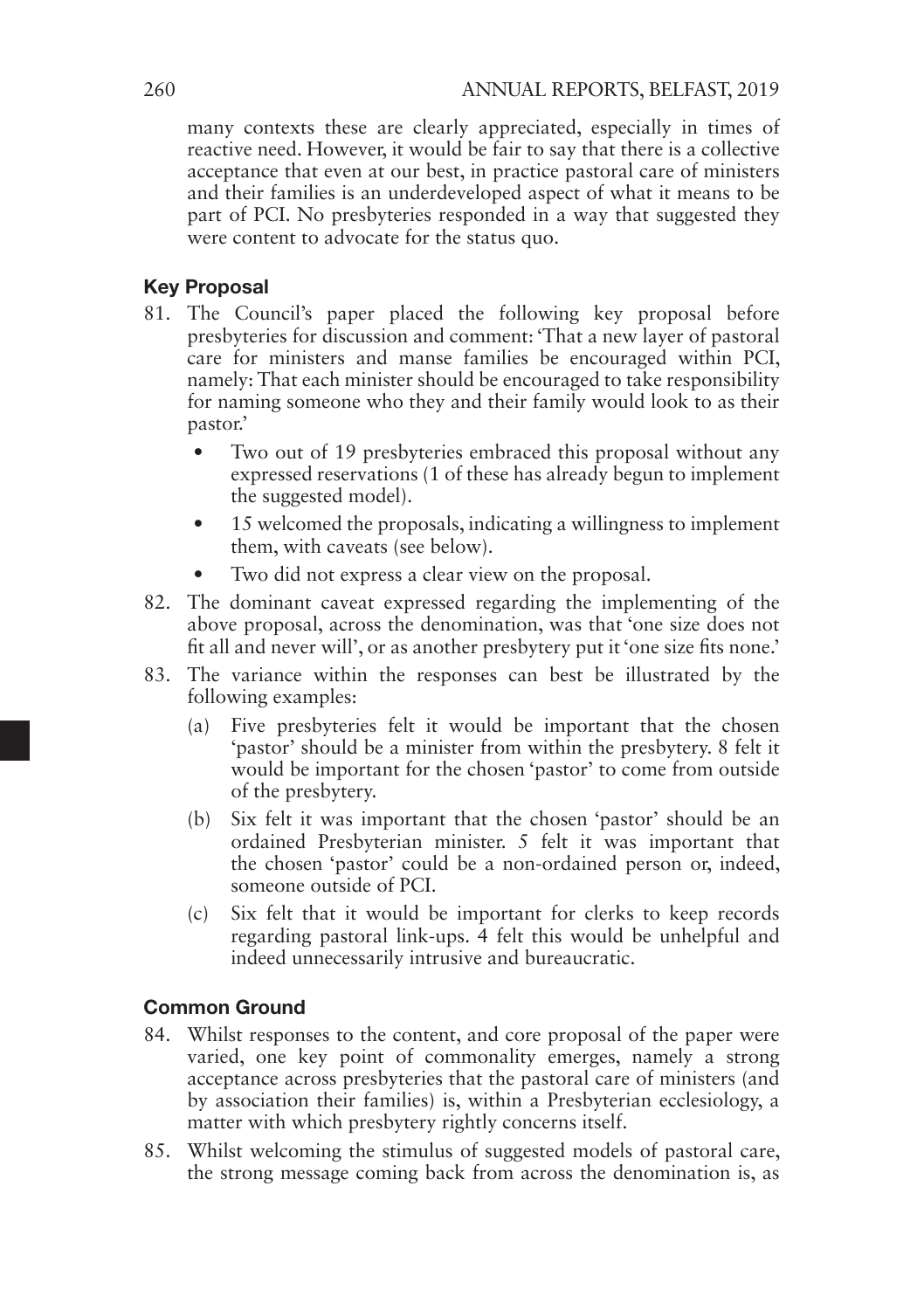summed up by one response: 'We believe that arrangements for pastoral care should be left to each presbytery to determine what is best in their situation.'

86. The panel believes that this is the view of the Church (as expressed in the responses) and that therefore it should not ask the General Assembly to prescribe specific models to presbyteries as to how they should provide pastoral care for ministers and their families.

## Analysis

- 87. A number of presbyteries expressed concerns about the usage of the phrase 'Manse Families'. They argued that this phrase in itself can perpetuate stereotypes, create unhelpful expectations and overlook the circumstances of ministers who (for example) are not married or who do not have children.
- 88. In response to these comments the panel suggests that this discussion be reframed within PCI to that of 'Pastoral Care of Ministers and their Families', and that the panel itself (sitting under the Council for Training in Ministry) be renamed accordingly.
- 89. This change in terminology away from 'Manse Families' helps to defuse any perception that ministers, and their families, are unique in facing pressures,<sup>1</sup> with the attendant expectations that such perceptions can bring. However, it is important to acknowledge, that as in many occupations, ministers will face particular pressures because of the peculiar challenges of their work.2 Presbytery responses suggest that there is need for an ongoing conversation within the Church regarding ways of improving vocational support for ordained ministers (embracing areas such as mentoring, supervision, in service training, sabbatical leave etc).<sup>3</sup>
- 90. One area however where ministers (who serve in congregations) are in a unique situation is that that their households are the only households within PCI which do not, by default, have a 'minister'. Interestingly at the time of the Scottish Reformation John Knox foresaw this pastoral deficit in an emerging system of church governance that no longer had bishops to pastor the pastors.4
- 1 For a survey of pressures facing individuals and families today see, for example, Shona and David Murray, *Refresh: Embracing a Grace-Paced Life in a World of Endless Demands.* (Crossway Books, 2017) and Kevin DeYoung *Crazy Busy* (IVP, 2013).
- 2 See for example: Peter Shaw and Graham Shaw, *Living with Never-Ending Expectations*, (Regent College Publishing, 2017); Peter Brain, *Going the Distance*, (Matthias Media, 2003); Rae Jean Proeschold-Bell and Jason Byassee, *Faithful and Fractured*, (Baker Academic, 2018).
- 3 Recent changes to the Consultation Process have been pointing a way forward on this issue.
- 4 Knox suggested the appointment of 'Superintendents' to address this issue. See Gordon Donaldson, *Scotland: Church and Nation through Sixteen Centuries*, (Scottish Academic Press, 1972), p63.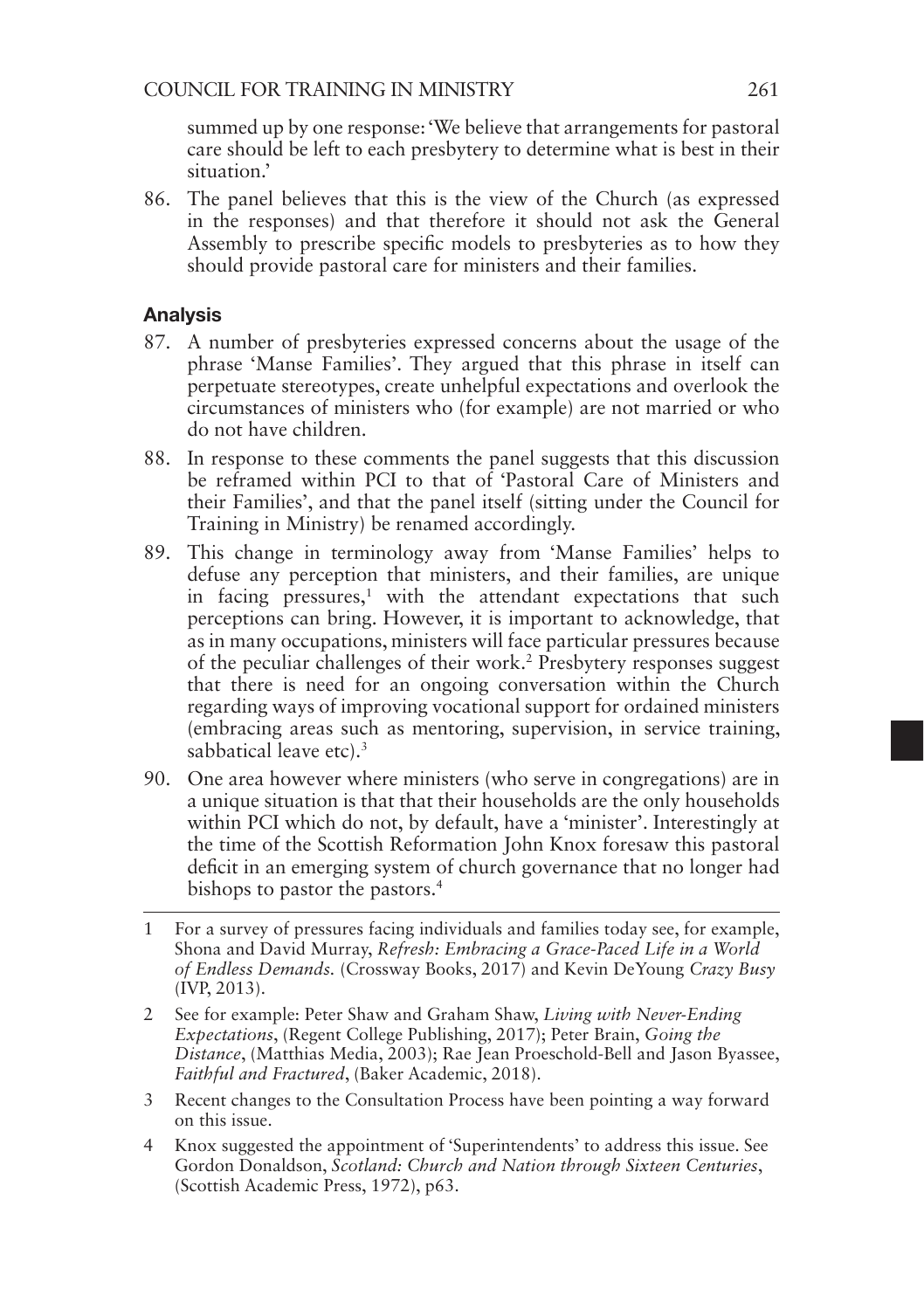91. It is a central tenet of a Presbyterian ecclesiology that presbyteries are meant to fulfil the role of care and oversight (episcope) for our ministers. When the first presbyteries were formed in the Church of Scotland in the late 16th century this relational and pastoral aspect of presbytery life was assumed in a context where the first presbyteries met, often over a full day, on a weekly basis.

## Beyond Theory to Good Practice

- 92. Whilst PCI has inherited this ecclesiology in theory it has not of course inherited it in practice. The result is that presbyteries, now cast as essentially administrative 'courts', struggle to give real expression to their oversight function, notably in the areas of the personal discipling, vocational encouragement and pastoral care of ministers (and by association their families).
- 93. Eugene Peterson in his book Working the Angles,<sup>5</sup> speaks about how the practice and experience of ministry is often determined not by the 'big things' but by what he calls 'the angles', those things that set the direction for where we are travelling.
- 94. Within the Presbyterian Church in Ireland it is the Code which 'sets the angles' helping various bodies within an ordered church understand what is expected of them. For reasons (perhaps as outlined above) the Code of the Church nowhere identifies presbytery as having any pastoral character or role, it is an aspect of a presbytery's oversight that, is perhaps, merely assumed.
- 95. As the panel seeks to move forward on this key issue of the pastoral care of ministers and their families, and having reflected upon the presbytery responses, it is suggested that several changes to the Code could help to 're-set' the angles of how the church sees pastoral care for ministers and their families developing within the life of PCI. These suggested changes are as outlined in the appended resolutions.
- 96. The panel encourages the church not to see these changes as mere semantic adjustments but rather to see in them the roots of a renewed commitment across PCI to fellowship with, and care for, real, named, colleagues who are our neighbours and fellow presbyters.
- 97. The panel appreciates the candour of a number of the responses we received. Relationships within some of our presbyteries are not always easy. Even where there is perceived theological alignment personalities can clash and relationships can be strained. Yet it is also noted that there are stories emerging from within presbyteries of new and creative models of corporate friendship that are being pursued.<sup>6</sup>

6 One Presbytery gave a stimulating outline of how active ministers have begun to meet regularly over a packed-lunch for 'story telling', 'sharing resources', and prayer. This 'Company of Pastors' offers one example of a Presbytery finding a model that works in their context and is helping them to deepen fellowship and mutual care.

<sup>5</sup> Eugene H. Peterson, *Working the Angles: The Shape of Pastoral Integrity*, (Eerdmans, 1993).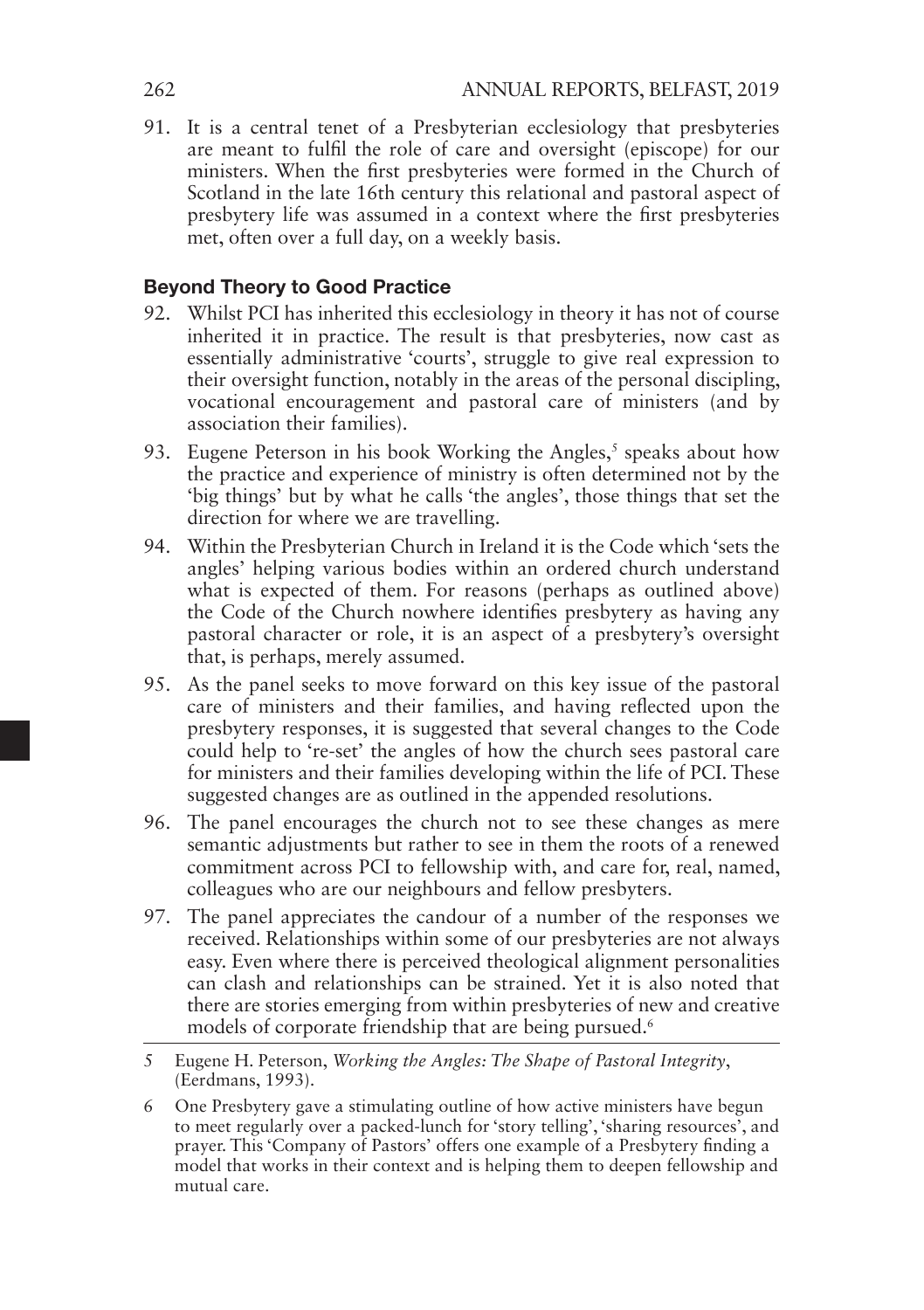98. The panel seeks to be an encourager within PCI for a renewed Presbyterian church culture that leans into relationships with one another rather than finding ways around them. It thanks presbyteries for their thoughtful engagement thus far and commend the appended resolutions for consideration by the General Assembly.

## Addendum

- 99. In addition to the issues raised in this report, three further strands emerged from presbytery responses:
	- (a) **Expectations re employment':** There is a general (though not universal) awareness that ministers are not in the legal sense 'employees'. Yet as one presbytery response put it: 'Although not strictly an employer, we also recognise that PCI has, in some sense, a duty of care for its ministers serving in local congregations.' Nine presbyteries raised points that link into this issue, including the question of whether funds can be made available (for example through the Ministerial Development Fund) in situations where ministers could benefit from vocational counselling.
	- (b) **Hard stories:** The consulting process which presbyteries were engaging in did not invite individual responses. However individual voices have come through within some of the responses given. Two things are noteworthy:
		- (i) A sense that when a minister is off long term (through illness) there is often a sense of disappointment from them (and / or their spouse) as to the unstructured and 'thin' nature of the pastoral support they receive – even (for example) in the lack of clearly understood pathways for e.g. phased return to work etc.
		- (ii) When ministers are facing judicial proceedings, the question is posed as to the level of specialist training needed for those pastorally caring in such situations – when home / livelihood etc. are literally 'on the line'.
	- (c) **Relationships:** All who are ordained to serve within the Presbyterian Church in Ireland share a common, and publicly expressed, acceptance that the Presbyterian form of church government is 'founded on and agreeable to the Word of God'.7 That same Word of God however alerts the church to the fact that good and loving relationships among those who serve do not simply happen, they need to be worked at and encouraged.<sup>8</sup> Six presbyteries explicitly picked up on the relational challenges that they experience within presbytery. Such realism is to be welcomed, encouraging all to work for a church where 'peace and unity'9

<sup>7</sup> See for example Code para 212 (5) (vi).

<sup>8</sup> See for example Philippians 4 vs 2-3.

<sup>9</sup> See Code para 212 (5) (iv).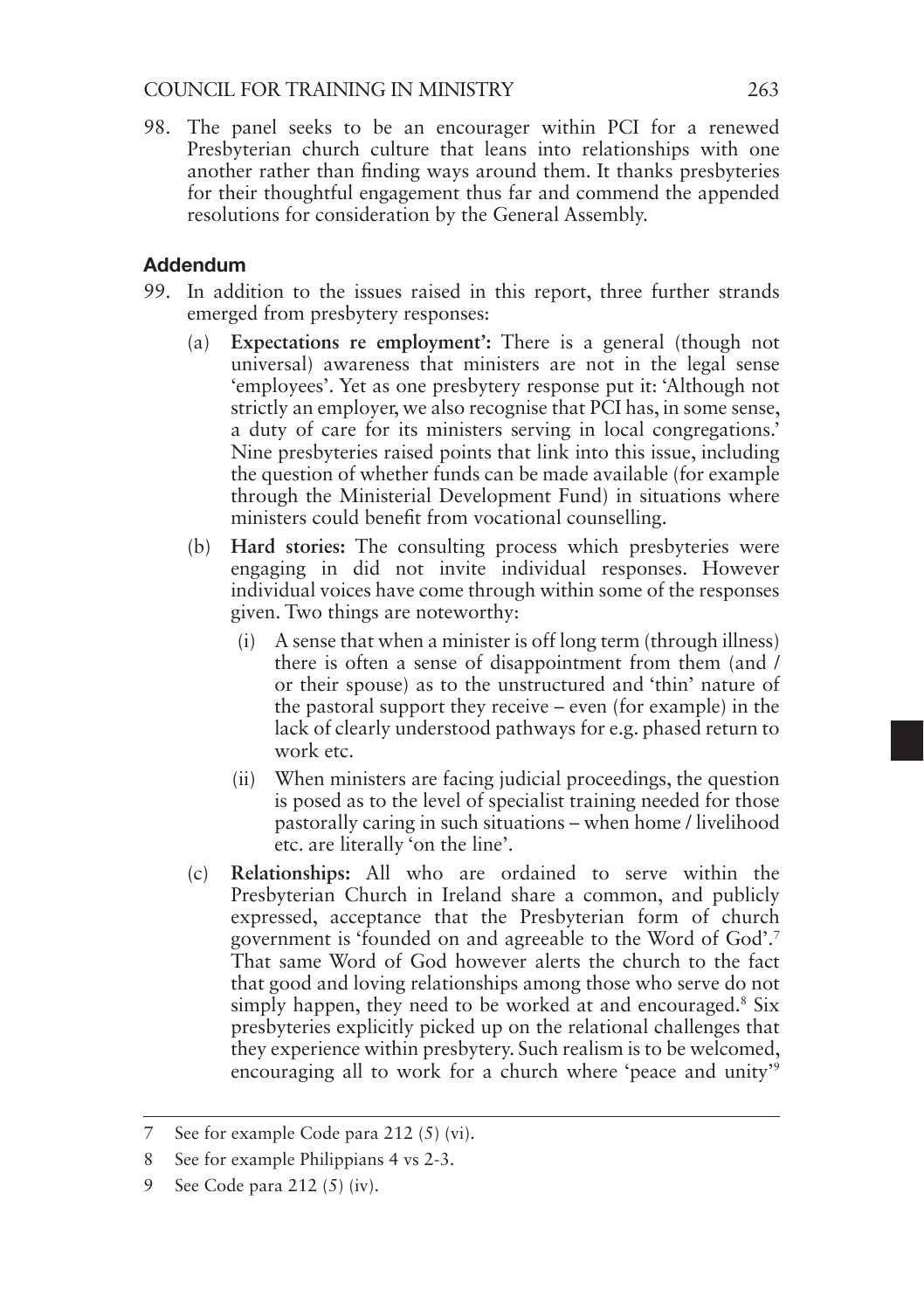are aspired to, and experienced, at all levels of the church's fellowship and governance.

NIALL LOCKHART, Convener

## CONCILIATION PANEL

- 100. Since June 2018, the Conciliation Service has been engaged in two main areas: supporting congregations dealing with conflict and delivering training courses. While the number of cases remains small, the requests for training in related areas continue to rise, with the 'Healthy Decision Making' course being most regularly requested.
- 101. Elders' Roadshows have offered a valuable opportunity to raise awareness of the Conciliation Service and several of the training requests this year have come as a result of that initial experience. The number of training days for licentiates was increased from two to three, allowing for fuller exploration of the Service's key training themes, with positive feedback being received from all of those who participated. Update training for conciliators took place in November 2018 and March 2019.
- 102. The Conciliation Panel continues to explore ways to raise awareness of the service across PCI and to encourage people to feel comfortable and confident to ask for support in conflict situations where the service might play a helpful role.

MARY POTTER, Convener

## APPENDIX 1

## SCHEDULE OF STUDENTS

| <b>ARDS</b>                   | David Morrison        | Union |
|-------------------------------|-----------------------|-------|
| <b>ARMAGH</b>                 | John Graham           | Union |
|                               | Richard Hill          | Union |
| <b>BALLYMENA</b>              | <b>Matthew Kelso</b>  | Union |
|                               | Mark Rodgers          |       |
|                               | Chris Wilson          | Union |
| <b>NORTH BELFAST</b>          | <b>Matthew Horner</b> | Union |
|                               | Gareth Keaveney       | Union |
|                               | John McCracken        | Union |
| <b>SOUTH BELFAST</b>          | Paul Lutton           | Union |
| <b>EAST BELFAST</b>           | Philip Boyd           | Union |
| <b>COLERAINE AND LIMAVADY</b> | James O'Neill         | Union |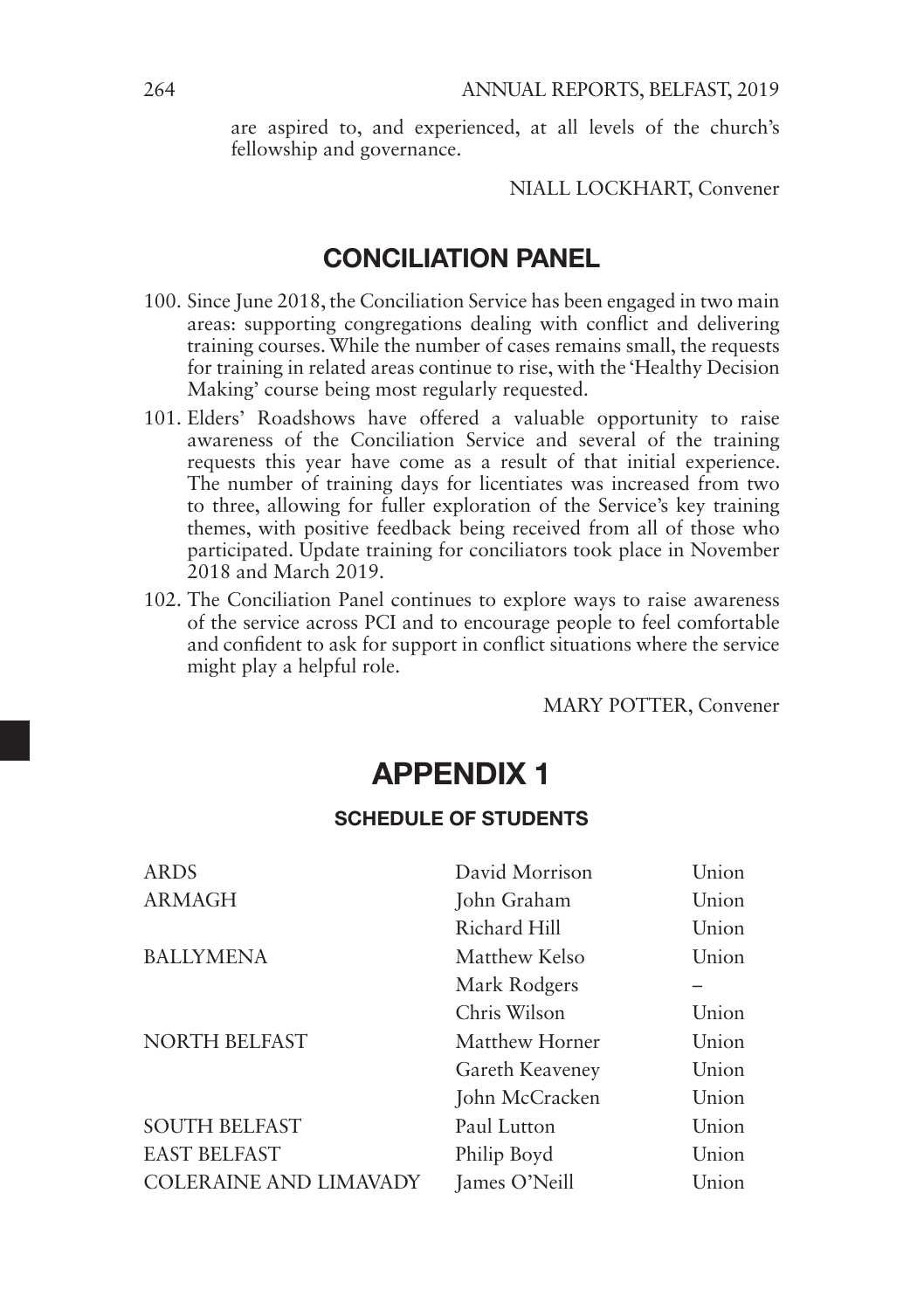| DOWN                 | Peter Burke    | Union |
|----------------------|----------------|-------|
| DUBLIN AND MUNSTER   | Kevin Hargaden | -     |
| <b>NEWRY</b>         | David Bingham  | Union |
| <b>TEMPLEPATRICK</b> | Billy Abwa     | Union |

## APPENDIX 2

## MINISTRY APPLICATION PATHWAY REVIEW

## PROGRAMME

Applications should be made by 15th September in any year.

Note that a requirement would be introduced that applicants must have preached at least three times in a PCI church setting. Applications must be accompanied by references from two people who have heard them preach. This is currently a requirement for APS application, but not ordained ministry.

Applications sent immediately to Presbytery. Presbytery Nomination – 2nd week in November

## **Residential One – Third Friday in November**

Friday night – interview panel present

- Introductions
- Worship
- Testimonies of applicants and panel

Saturday – interview panel not present

- Setting out process
- Called and qualified
- Bible reading journaling
- Leadership seminar
- Introduction to online preaching module and watching first session

## **Residential Two – Second Friday/Saturday in January**

Friday night – interview panel present

- Worship
- Informal interaction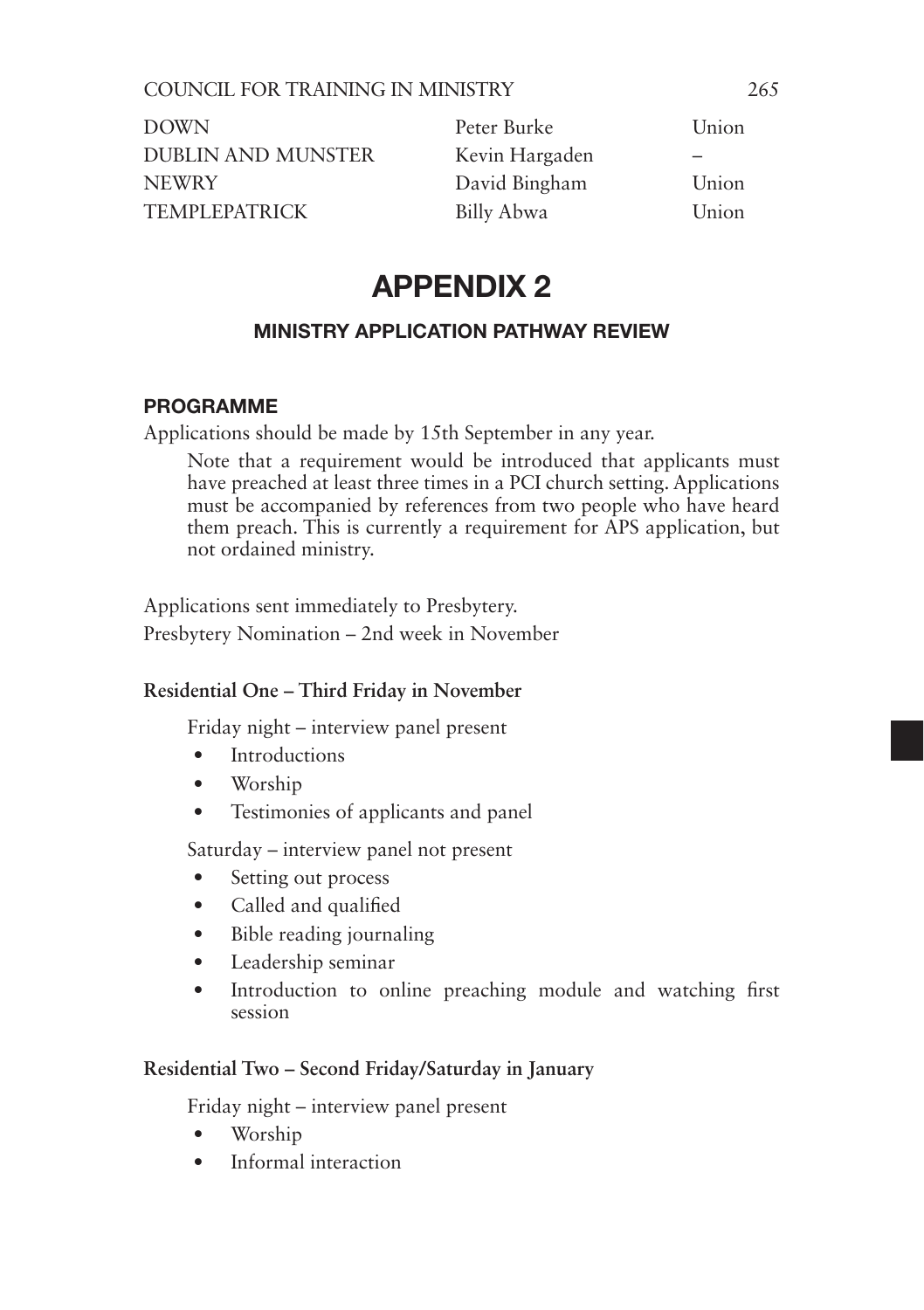Saturday – interview panel not present

• Preaching workshop [similar to current Accredited Preacher Scheme

## **Placement One – Five Sundays/Four weeks November**

Format of existing applicant placement

- One session per week
- Supervising minister and applicant read Fruitful Leaders by Marcus Honeysett together and discuss as part of contact session, with emphasis on self-reflection
- Involvement every Sunday
- Conduct full service on final Sunday
- Supervising minister provides evaluation covering preaching/ leading worship; teachability; pastoral interactions/emotional intelligence
- evaluation forms to be completed by supervising ministers and others should contain direct and challenging questions concerning the applicant's suitability for ministry

## **Placement Two – Six Sundays/Five weeks in different location, February / March**

Format of existing APS mentoring

- Applicant preaches on weeks three, six
- Supervising minister mentors sermons
- Assessment on week six by two CTM assessors [not interview] panel members] with report for panel
- Supervising minister completes mentor's report for panel
- As with APS mentoring, there is an option to have the first and second service/sermons at a midweek, or at a small gathering of elders. The final service should be at a Sunday service, ideally a Sunday morning.

## **Psychological Assessment – October/November**

Health Link 360 consultants invited to meet with Interview Panels on the Friday afternoon of second residential

## **Reading**

Interactive journaled reading of books recommended by the Council. At present the list consists of:

- *Christ-centred Preaching* B. Chapell
- *Raiding the Lost Ark* J. Rhodes
- *What Grieving People Wish You Knew* N. Guthrie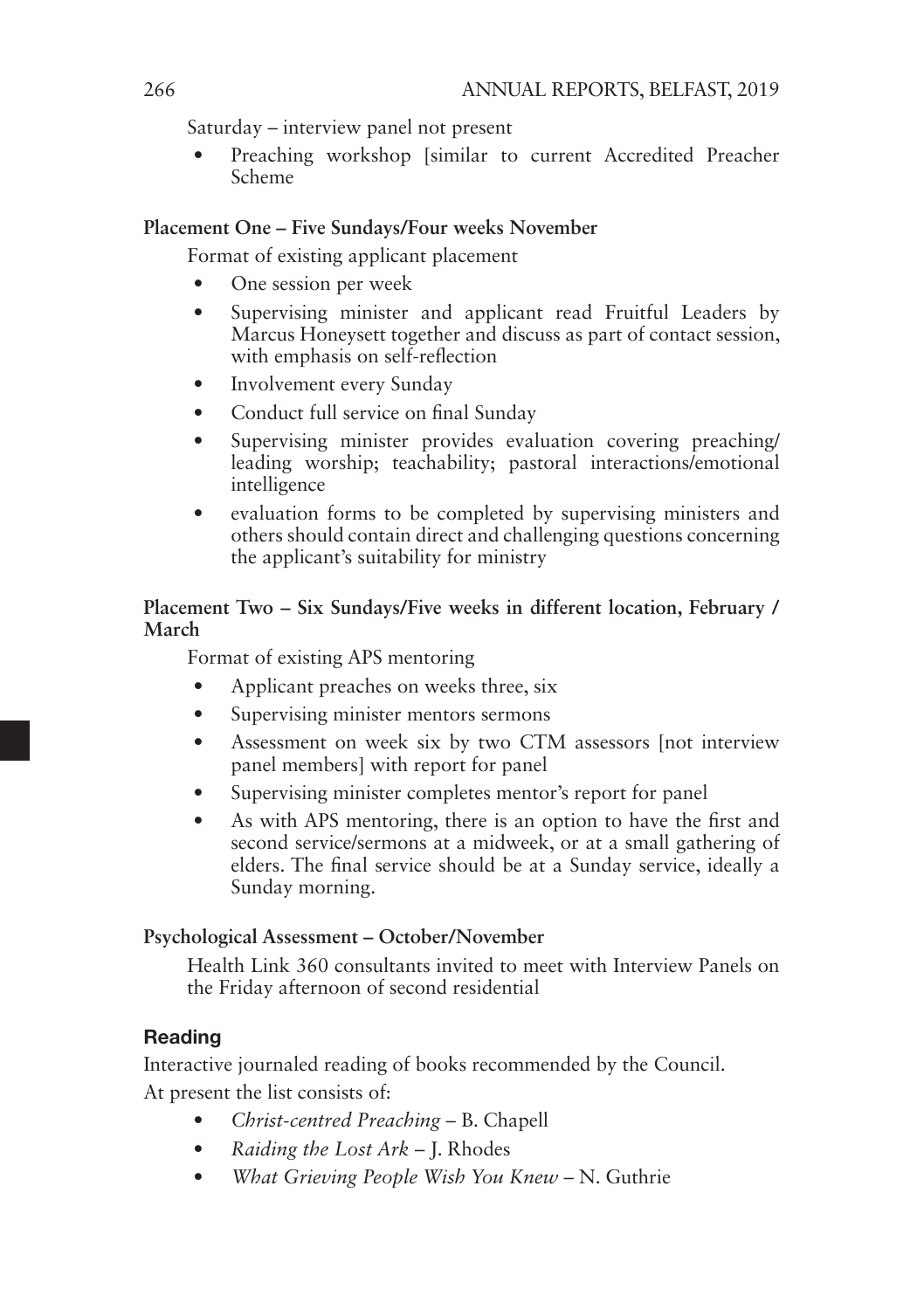### Online preaching

Applicants will follow a preaching course approved by the Council for Training in Ministry, currently by Bryan Chapell, Covenant Seminary.

## Westminster Confession of Faith

Applicants write assignment similar to current APS WCF assignment. It is not 'marked' but Dr M. Cowan is asked to read assignments and append a short comment. Assignment and comment are forwarded to interview panel.

*Bible Journaling* – as present.

*Easter Interviews* – as present.

### Implementation

Proposal brought to 2019 General Assembly with resolution that the new arrangements begin for 2020 applications – i.e. 2019 applications will follow 'old' system with APS requirement.

|  |  |  |  |  |  |  | Therefore, applications in 2020 will have no APS requirement. |
|--|--|--|--|--|--|--|---------------------------------------------------------------|
|--|--|--|--|--|--|--|---------------------------------------------------------------|

|                                 | September-Easter      |
|---------------------------------|-----------------------|
| <b>Application Date</b>         | 15 September          |
| <b>Returned from Presbytery</b> | Second week November  |
| <b>First Residential</b>        | Third Friday November |
| Second Residential              | Second Friday January |
| First placement                 | December and January  |
| Second placement                | February and March    |
| Main interview                  | Easter                |

## Additional points to note for applicants outside Ireland

- Attendance at residentials is a requirement for application.
- Alternative arrangements will be made for placements for those living outside Ireland.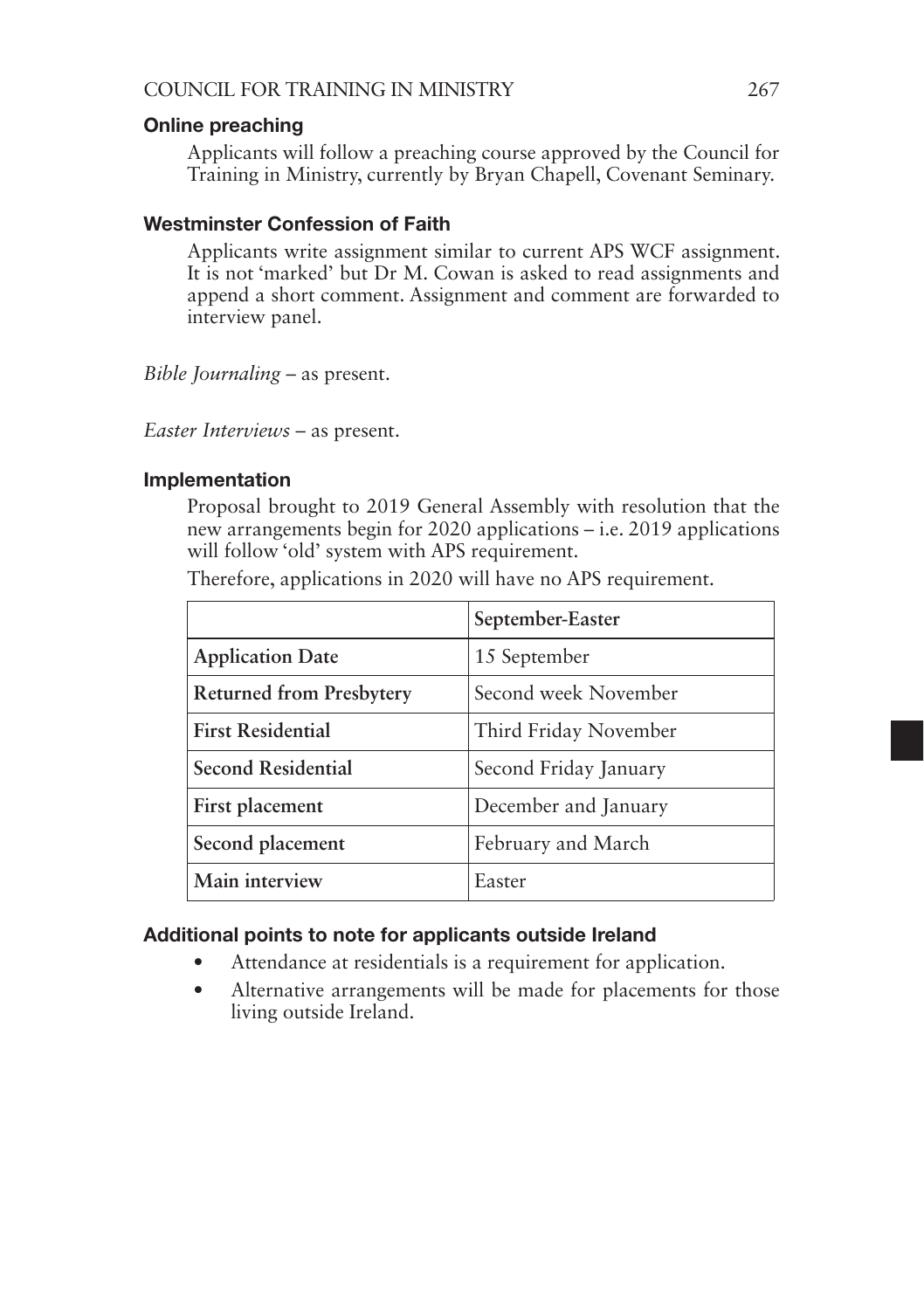## APPENDIX 3

## FLEXIBLE TRAINING PATHWAYS FOR ORDAINED MINISTRY

## The Pathway

- 1. Columns 1 and 2 of the annexed table set out the General Assembly requirements for those training for the Ordained Ministry. Every trainee must continue to meet these requirements, however with the introduction of Flexible Pathways, it would be possible to meet these in a variety of ways, as shown in the other columns of the table.
- 2. It is hoped that where students satisfy one or more of the requirements through prior learning or ministry experience, it could offer space for them to study modules specific to their individual gifting and calling, e.g. Church Planting, Church Re-vitalisation, Chaplaincy Ministry etc.

## The Procedures

- 3. Potential pathways for trainees will be considered, in the first instance, by the Ministry Pathway Panel [the Panel].
- 4. The Panel will consist of the Council for Training in Ministry Convener and Secretary; the Ministerial Studies and Development Convener and Secretary; the Principal and the Professor of Practical Theology.
- 5. The Panel will sit under, and report to, MSDC, which will bring recommendations to CTM.
- 6. The Panel will have access to all application information and may consult with interview panels.
- 7. The Panel will not be able to make recommendations which set-aside any of the Assembly requirements for training, but will be able to recommend how these can be fulfilled – through study, comprehensive assessment, prior learning, ministry experience. It will also be able to make recommendations regarding the duration of the training pathway, both pre- and post-licensing. In exceptional circumstances, the Panel will be able to recommend that an applicant is licensed on acceptance by the General Assembly, with any Assembly requirements being completed during the licentiateship. If these requirements are not completed during this period, eligibility for call and ordination will not be granted.
- 8. In making decisions on pathways, the Panel will consider:
	- (a) an applicant's prior theological learning and qualifications;
	- (b) ministry experience;
	- (c) recognised gifts for ministry;
	- (d) demonstrable ministry formation.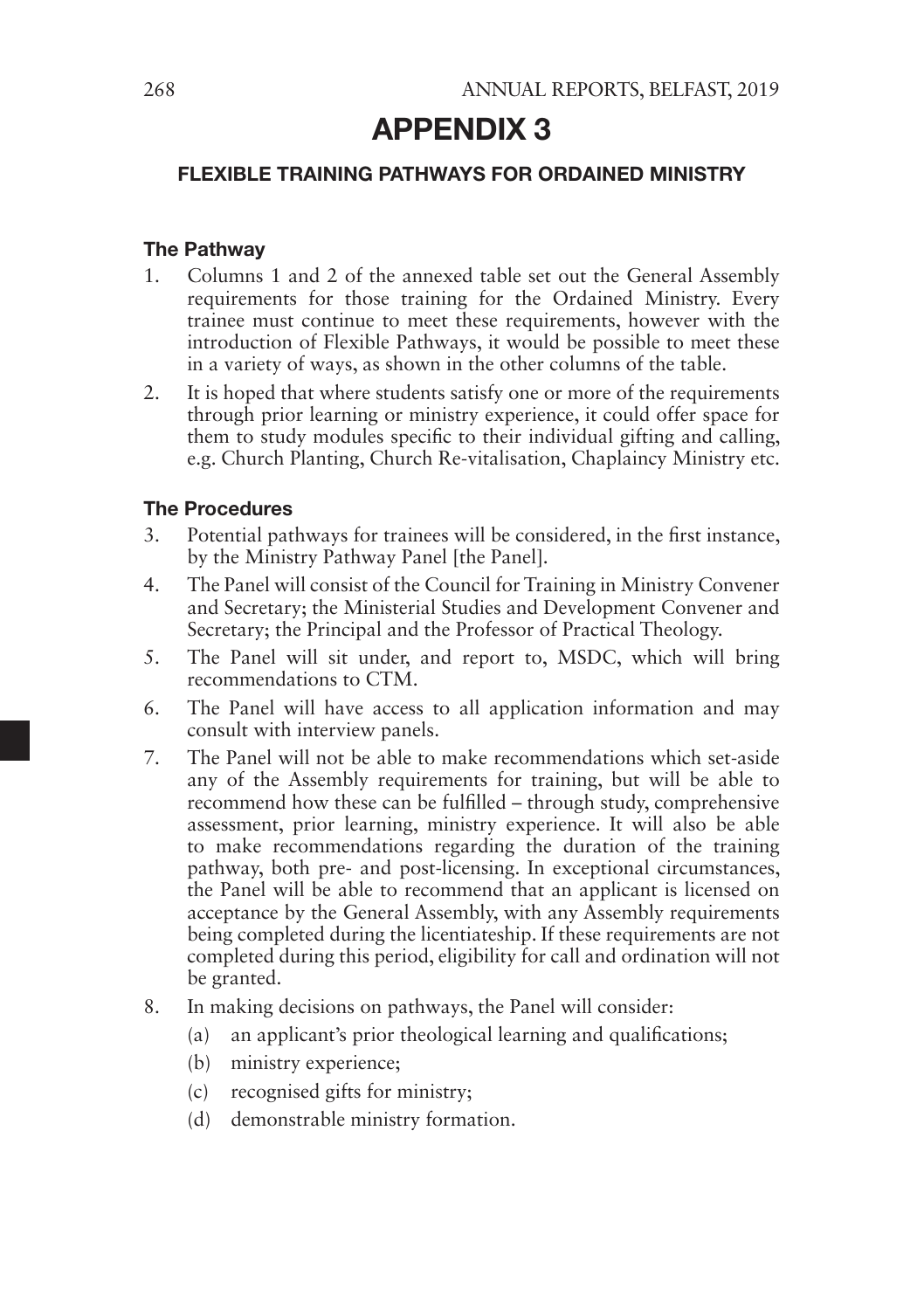## COUNCIL FOR TRAINING IN MINISTRY 269

- 9. It is important to note that where an applicant has some theological qualifications and ministry experience, these will not automatically result in a shortened pathway but it will not, either, be unnecessarily lengthened. In such cases the Panel may recommend that some Assembly requirements are deemed to have been fulfilled by prior learning, or will be fulfilled by comprehensive assessment, and that other courses of study are added, along with additional time and/or evaluation in congregational placement.
- 10. The Panel will bring pathway recommendations to MSDC for all applicants being recommended by the Committee to CTM for nomination as ministry students. The Panel will bring its recommendations to MSDC on the Wednesday following the ministry interviews. The Committee will subsequently bring recommendations to CTM on applicants regarding nomination and pathway.
- 11. Following this meeting of CTM, applicants will be informed of their nomination, or otherwise, and of the pathway that will be recommended to the Assembly.
- 12. The CTM report to the Assembly will include both the names of those nominated for acceptance and recommendations for the duration of their training pathway. This will maintain the current situation of the Assembly being the only body able to grant such changes to the training programme.

## Right of Review

13. Where a presbytery is in not in agreement with the training pathway recommended by the Council for Training in Ministry for a candidate it has nominated, it may seek a review of that decision [Code Par 146(1)  $(c)$ ].

## Finance

14. As there would be a variety of contexts and duration of training pathways, it is likely that in some cases financial arrangements would need to be flexible also. This may mean, at one extreme, that some trainees remain in paid, ministry-related employment in their existing situations with the Students Bursary Fund paying fees.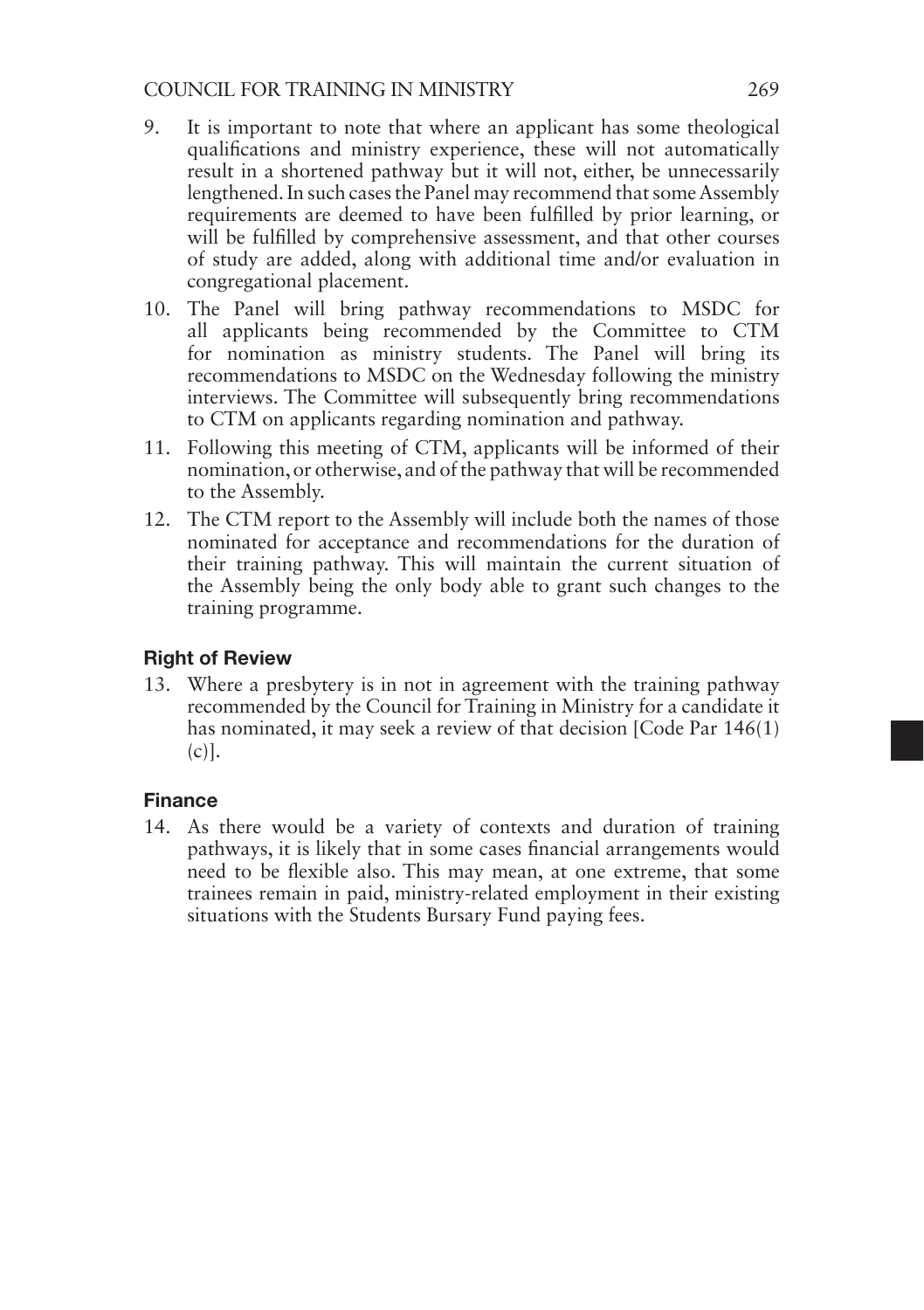| <b>/ To Addininy o</b><br>2010年12月 | יי היי הי<br><b>Contract of the Contract Contract Contract Contract Contract Contract Contract Contract Contract Contract Contract Contract Contract Contract Contract Contract Contract Contract Contract Contract Contract Contract Contrac</b><br>-amante for |
|------------------------------------|------------------------------------------------------------------------------------------------------------------------------------------------------------------------------------------------------------------------------------------------------------------|
|                                    |                                                                                                                                                                                                                                                                  |
|                                    |                                                                                                                                                                                                                                                                  |

| Requirement                                                          | Elements               | Study  | Comprehensive | Prior Learning | Ministry   |  |
|----------------------------------------------------------------------|------------------------|--------|---------------|----------------|------------|--|
|                                                                      |                        | Module | Assessment    |                | Experience |  |
| Old Testament                                                        | Introduction           |        |               |                |            |  |
|                                                                      | Selected Texts         |        |               |                |            |  |
|                                                                      | Biblical Theology      |        |               |                |            |  |
| New Testament                                                        | Introduction           |        |               |                |            |  |
|                                                                      | Epistles               |        |               |                |            |  |
|                                                                      | Johannine Theology     |        |               |                |            |  |
| Biblical Languages                                                   | Greek                  |        |               |                |            |  |
|                                                                      | Hebrew                 |        |               |                |            |  |
| Church History                                                       | Early Church           |        |               |                |            |  |
|                                                                      | 16th Century           |        |               |                |            |  |
|                                                                      | Irish                  |        |               |                |            |  |
| Systematic Theology                                                  | Introduction           |        |               |                |            |  |
|                                                                      | Key Doctrines          |        |               |                |            |  |
|                                                                      | WCF                    |        |               |                |            |  |
|                                                                      | Christian Ethics       |        |               |                |            |  |
| Practical Theology                                                   | Introduction           |        |               |                |            |  |
|                                                                      | Homiletics and Worship |        |               |                |            |  |
|                                                                      | Pastoral Care          |        |               |                |            |  |
|                                                                      | Missiology             |        |               |                |            |  |
| Placements                                                           | Year 1 Summer - 14 wks |        |               |                |            |  |
|                                                                      | Year 2 Summer - 14 wks |        |               |                |            |  |
|                                                                      | Year 3 part time       |        |               |                |            |  |
| completion of licentiate training<br>Licentiateship of 26 months and |                        |        |               |                |            |  |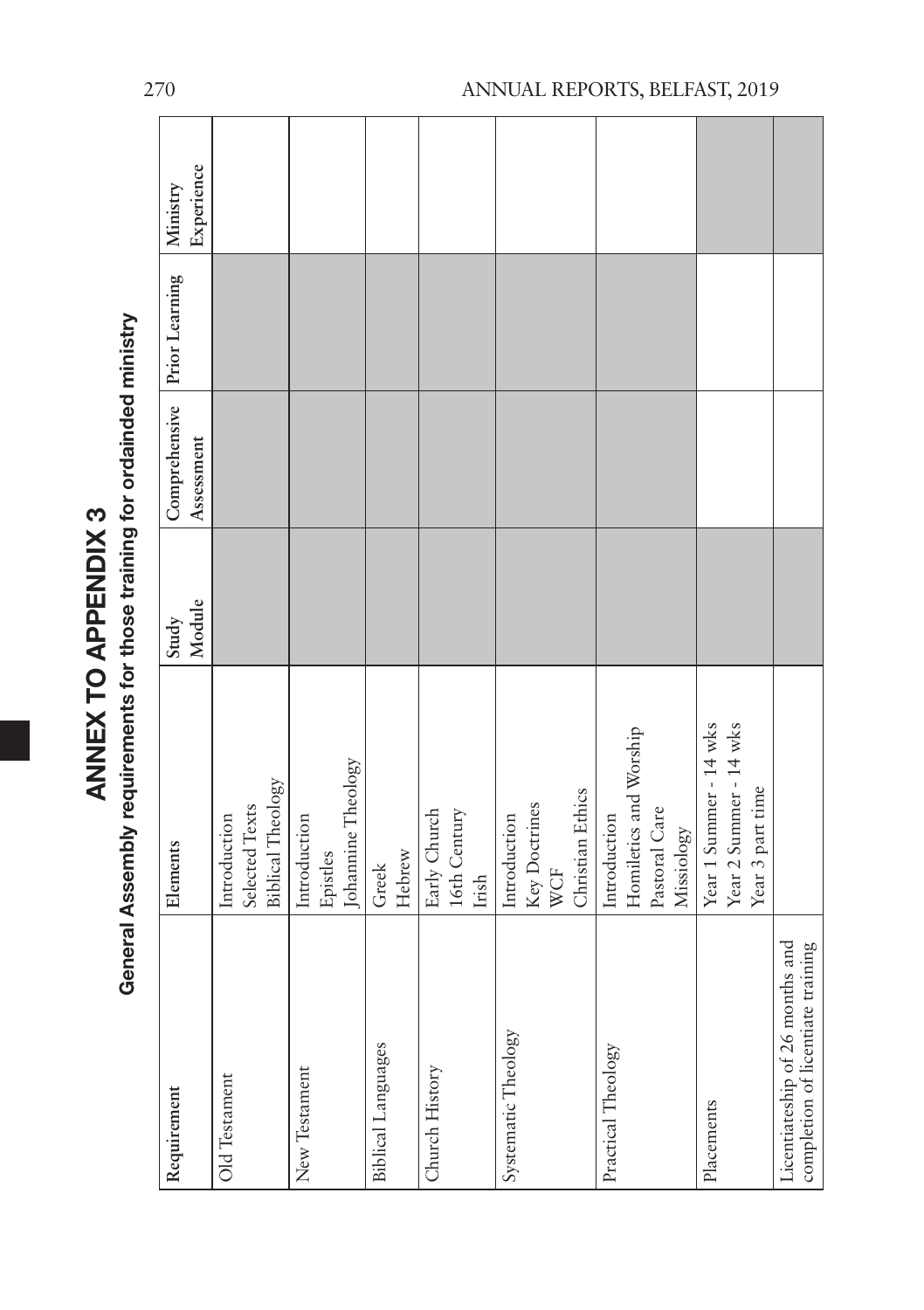## APPENDIX 4

#### Listing of courses offered in 2019/20

#### **Graduate Certificate in Theology/Graduate Diploma in Theology**

The Graduate Diploma is an online programme offering students the opportunity to begin accredited theological studies. For graduates without a theology degree the graduate diploma may provide a pathway to masters study. Candidates who only complete two modules may graduate with the Graduate Certificate. The Graduate Diploma can be completed in one year of full time study.

#### **Postgraduate Certificate in Greek/Postgraduate Diploma in Greek**

The Postgraduate Certificate in Greek is an online programme offering students the opportunity to study the equivalent of four semesters of biblical Greek. This is a media and technology rich programme based on the BibleMesh Biblical Languages Curriculum. Students who have completed two of the four modules may graduate with the Postgraduate Certificate in Greek. Typically students will complete the Postgraduate Diploma in two years part-time.

#### **MTh in Reformed Theology/Postgraduate Diploma in Reformed Theology**

This programme is available either fully online or with blended online/ campus delivery. This taught masters allows students to gain advanced historical and theological knowledge of central Christian doctrines. The diploma is available for those who complete the teaching modules without the dissertation. The four core modules are Creeds, Councils and Confessions, Reformation Theology, The Holy Trinity, and The Holy Spirit. The modules draw on excellent learning materials developed by publishers such as Zondervan Academic that provide students with access to first-rate learning resources. This programme is ideal preparation for students hoping to pursue theological research at doctoral level. It is one year full-time or two years part-time.

#### **MTh in Theological Ethics**

This programme is blended online/campus delivery. This taught masters allows students to gain advanced understanding of theological ethics with two intensive residential seminars: The Christian Ethical Tradition and Contemporary Ethical Issues. The online modules will draw on first-rate learning developed by Zondervan Academic that provide students with access to first learning resources. It is anticipated that leading ethicists will participate in the residential aspects of the programme. This programme is ideal preparation for students hoping to pursue ethical research at doctoral level. It is a two year part-time course.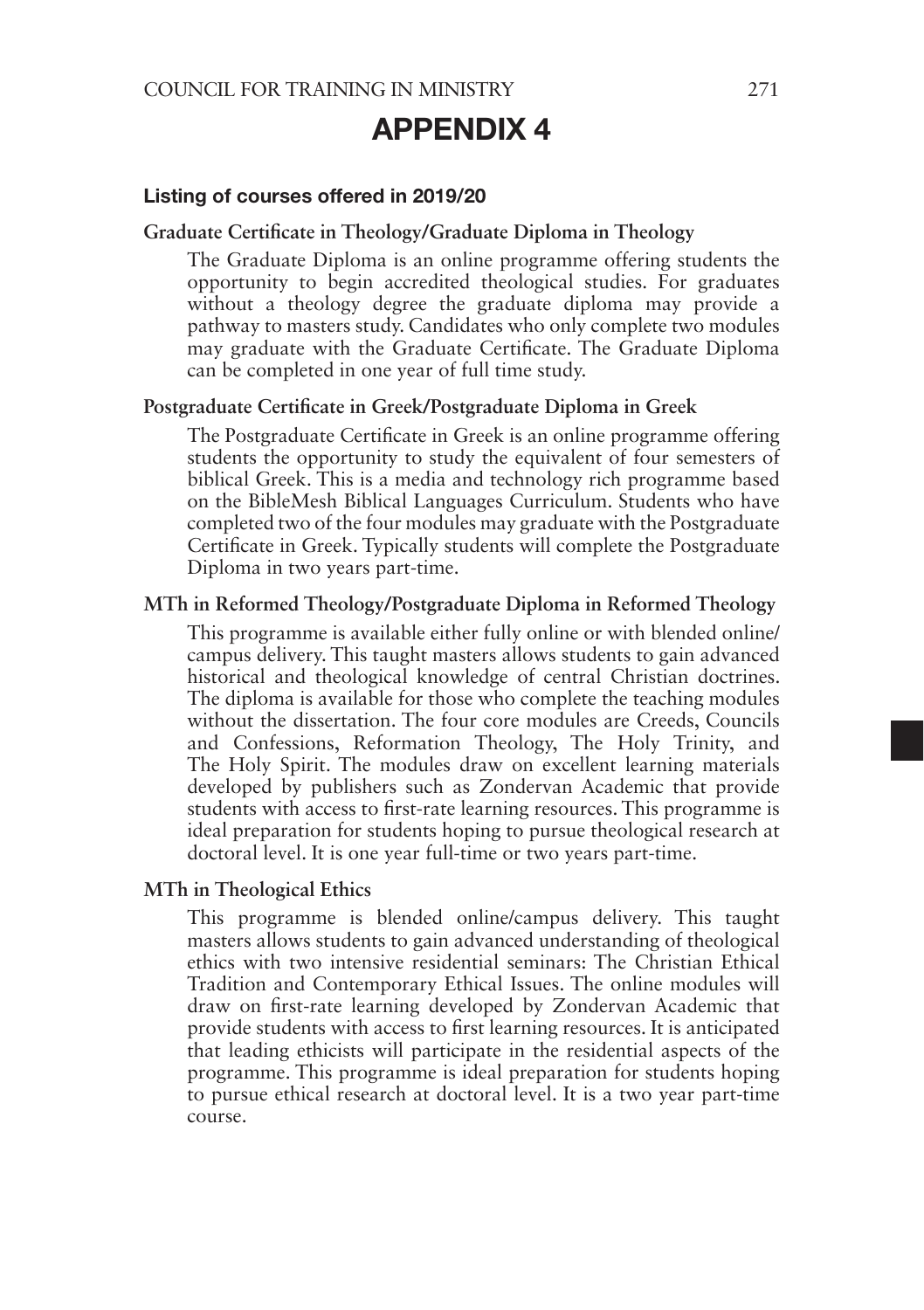#### **MA in Christian Theology**

This MA is a professional or practice master's degree that is designed to provide broad and practically relevant understanding of theological issues. The seven taught modules cover the main theological topics and provide students with the opportunity to reflect carefully on the biblical material under discussion and also to integrate their thinking with life and ministry. The seven taught modules are Christian Foundations, The Doctrine of God, Christology, The Holy Spirit, Church and Salvation, Making Ethical Decisions, and Eschatology. The modules will draw on learning materials developed by Third Millennium Ministries that provide students with access to history channel style video resources, giving students accessible introductory material for each module. Students will have access to the Cerego learning app to enable them to develop mastery of key content. There is also a dissertation/research project. It is anticipated that this practice masters will have variable completion lengths depending on the particular circumstances of each student. It is designed to be as flexible and accessible as possible. This online programme is particularly suited to graduates of disciplines other than theology who have ministry experience and wish to study theology at graduate level.

#### **Master of Divinity**

The Master of Divinity is a three year part-time residential programme orientated towards the practice of Christian Ministry. The six core modules are Old Testament Prophetic Texts, Synoptic Gospels and Acts, Pauline Theology, Reformation Theology: Past, Present, and Future, Reformed Catholic Dogmatics, and Practical Theology. There is also a dissertation / research project.

## **PhD**

The PhD is a research programme requiring students to produce a dissertation of between 75,000 and 90,000 words. Full-time students typically complete the programme in 3-4 years and part-time students in 6-7. Students may be residential or non-residential.

## APPENDIX 5

### Rules to be followed in the reception of ministers and licentiates from other churches:

1. All applications from licentiates or ministers of other churches to be received under the care of the Church shall be made to the Reception of Ministers and Licentiates Committee.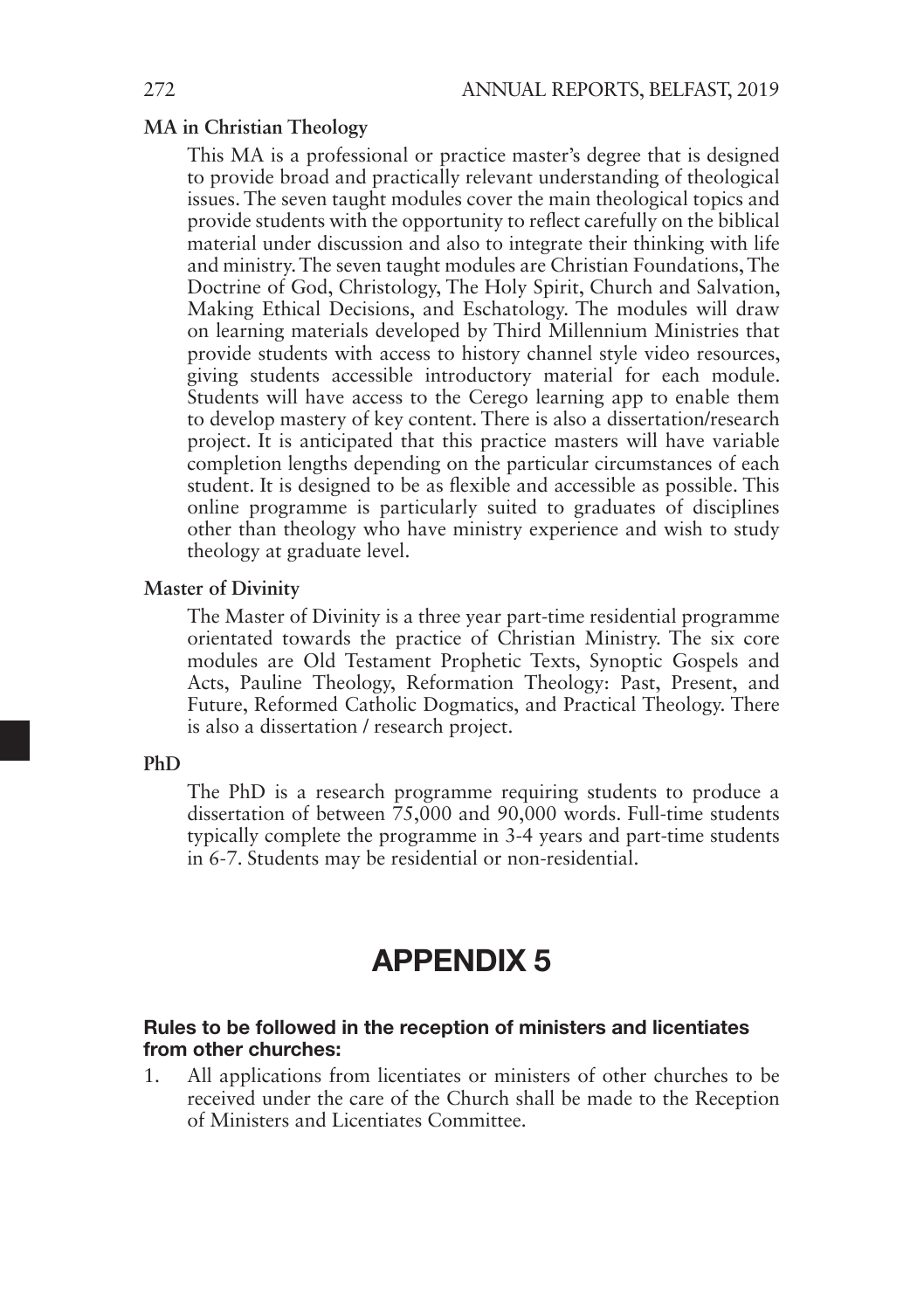## COUNCIL FOR TRAINING IN MINISTRY 273

- 2. The term 'Licentiates' will be taken to include anyone who had completed their studies in another denomination and is eligible to receive a call within that denomination.
- 3. Potential applicants shall undertake a week of orientation within Ireland at the direction of the Convener of the Reception of Ministers and Licentiates Committee, prior to formal application.
- 4. Following formal application, which shall be on the form prescribed by the Committee, each applicant shall be interviewed and a report brought to the Committee which shall have power to issue\* and may approve or reject any application.
- 5. A minister or licentiate whose application has been approved in this way shall have the status of a 'Transferring Minister' (or 'Transferring Licentiate' as appropriate – hereinafter simply 'Transferring Minister').
- 6. A Transferring Minister shall not be eligible for call until he/she has successfully completed any studies and/or assistantship required by the Council for Training in Ministry: this assistantship shall normally last two years.
- 7. The assistantship will be the equivalent of a Licentiate Assistantship, including equivalent remuneration, except that an ordained person may in addition celebrate the sacraments.
- 8. The placing of the Assistantship shall be determined by the Committee in consultation with the Assignments Panel.
- 9. A Transferring Minister will be under the supervision of the presbytery in which he/she is serving as an assistant, but will remain a member of the denomination he/she is transferring from until installed or inducted in a charge within the Presbyterian Church in Ireland.
- 10. The Reception of Ministers and Licentiates Committee will normally review and evaluate the progress of a Transferring Minister every at 6, 12 and 24 months in consultation with the Supervising Minister.
- 11. The Council for Training in Ministry may re-assign a Transferring Minister or terminate his/her pathway. Termination may take place either at the end of the period of assistantship or, if it becomes clear that he/she will not satisfactorily complete his/her studies and/or assistantship, at any point before that.
- 12. A Transferring Minister whose pathway is terminated ceases to have any status within the Presbyterian Church in Ireland.
- 13. A Transferring Minister who successfully completes the studies and/or assistantship required by the Council for Training in Ministry shall be deemed to have been received by the General Assembly and is thereby eligible for a call under Code Par 193(1)(b) or 2(b) as appropriate.
- 14. A Transferring Minister who has not received and accepted a call within 18 months of becoming eligible shall normally cease to be eligible.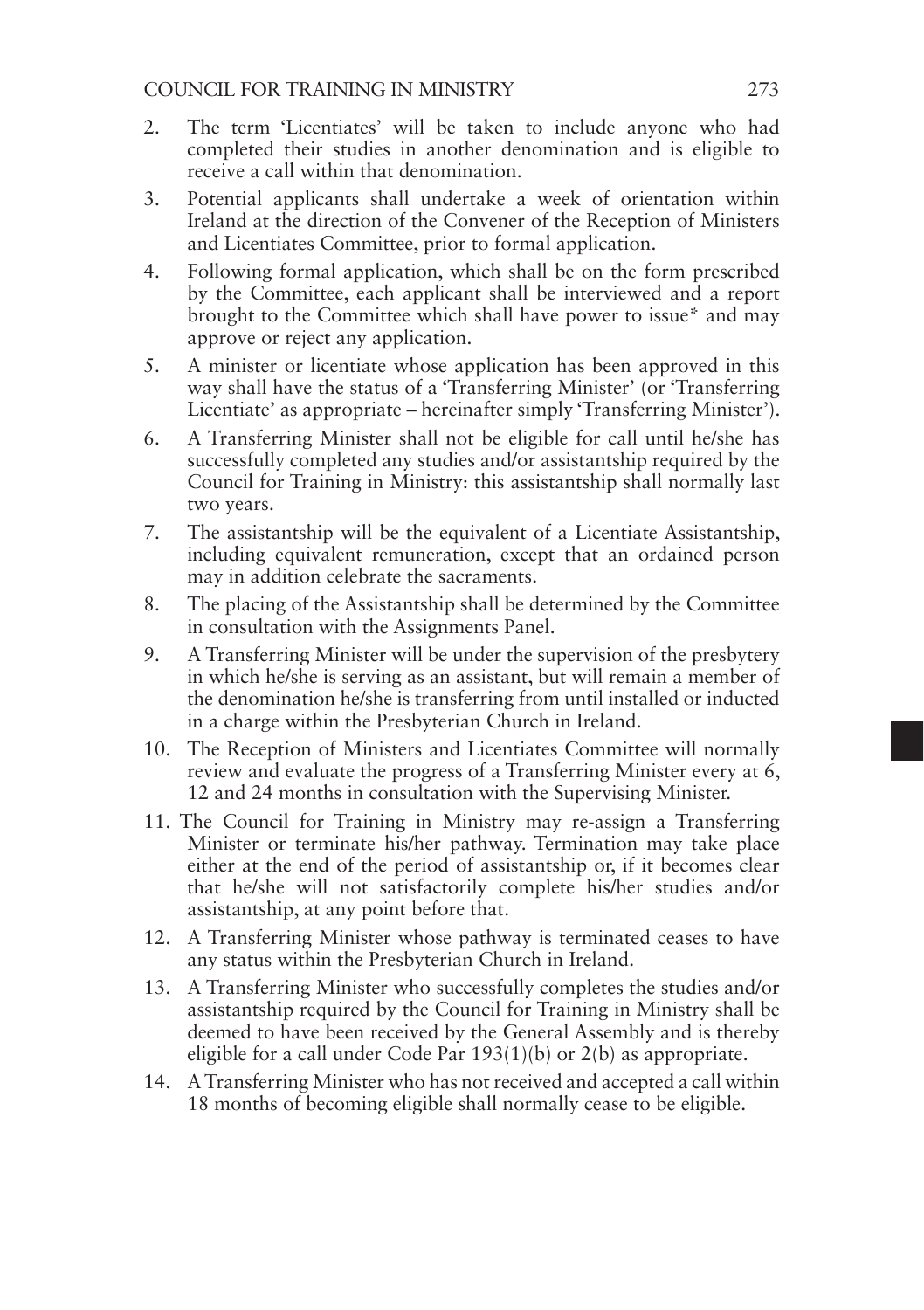- 15. A Transferring Minister may request a review of any reassignment or the termination of his/her pathway, which will operate under the review procedures of the Council for Training in Ministry as applicable to a Licentiate. [Note this is the equivalent of an appeal under Code Par 146(1)(c), and the outcome is final.]
- 16. (a) In cases where the reception of a minister is being sought to facilitate the work of a Council of the General Assembly the Reception of Ministers and Licentiates Committee may make special interview arrangements and the Council for Training in Ministry shall have power to issue or to refer the matter to the General Assembly. The Committee may apply certain conditions before the minister may receive a further call within PCI, including, but not limited to: specification of a length of time that must pass; a requirement to take part in post-ordination training applicable to PCI ministers; participation in mentoring arrangements.
	- (b) In cases where a vacancy commission seeks to approve the placing of a minister of another denomination on a list for hearing, the Reception of Ministers and Licentiates Committee may make special interview arrangements and the Council for Training in Ministry shall have power to issue or to refer the matter to the General Assembly. If approved, and subsequently called, the presbytery, if the Linkage Commission so nominates, will appoint him/her as Stated Supply, on terms set by the Linkage Commission, and normally reflecting the Terms of Call. The Transferring Minister will carry out the normal duties of a minister of a congregation for a period of two years. It is recommended that he/ she be invited to sit and deliberate at presbytery during that time. The Committee will set requirements for college courses and/ or participation in post-ordination training. Following successful completion of the Committee requirements, and successful reviews of progress at 6, 12 and 24 months, the Transferring Minister will be installed by the presbytery as minister of the charge and have the status of full minister of the Presbyterian Church in Ireland.
- 17. No one with an active application as a Transferring Minister, and not yet declared to be eligible for a call, may be approved for placing on a list for hearing by a congregation under the previous paragraph.

\*Power to issue was given by the Council on 19 January 2015: That the Reception of Ministers and Licentiates Committee be given power to interview and issue on behalf of the Council concerning all applications from students, licentiates or ministers of other churches to be received under the care of the Church.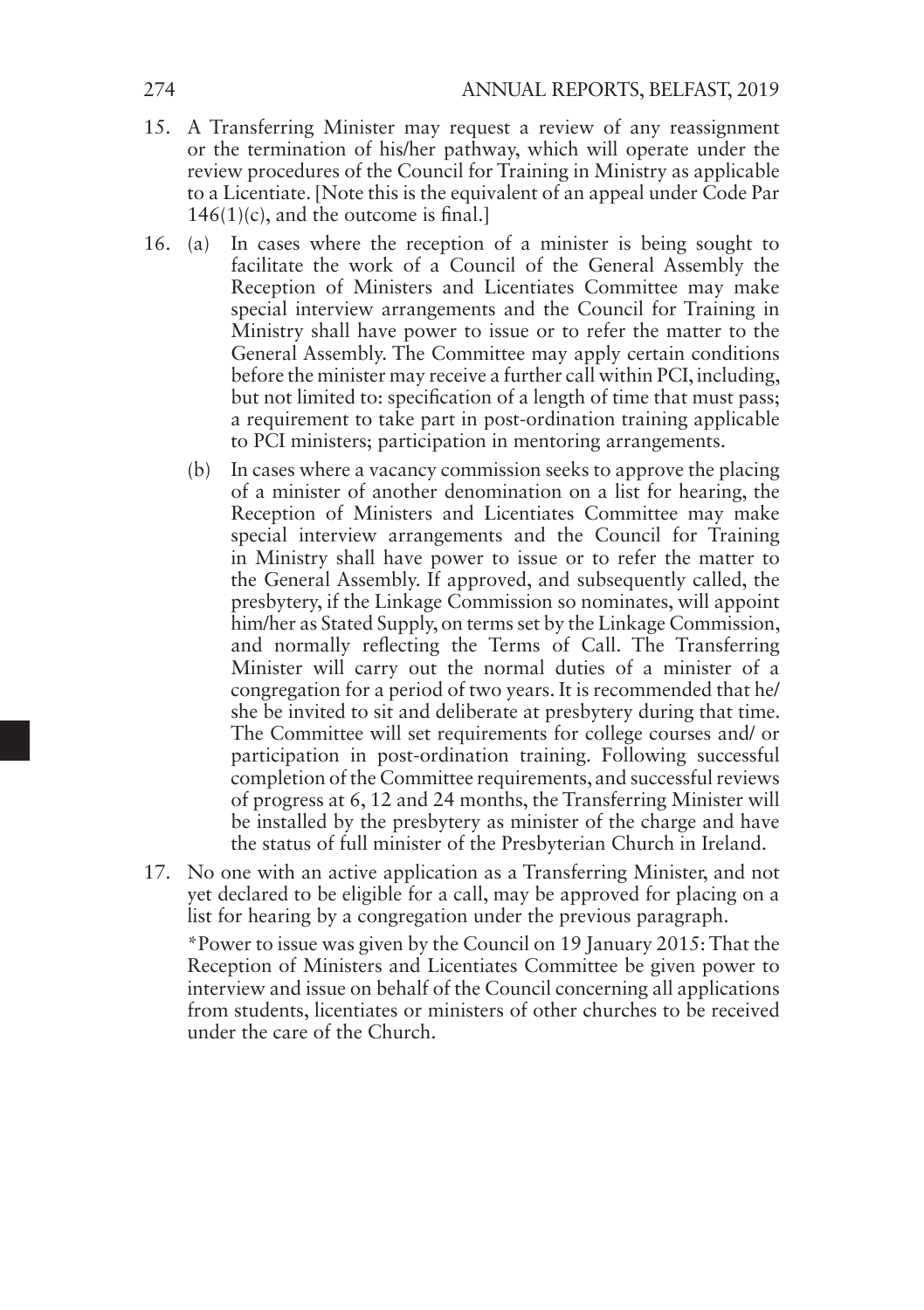## APPENDIX 6

### Recommendations concerning Ministers Without Charge and Licentiates Not Serving an Assistantship under Code Par 219A

Presbyteries have sought authorisation for the retention of the following as recognised licentiates or ministers without charge under Code Par 219(3) (c)(i), and the Council for Training in Ministry makes recommendation as detailed. At the time of writing, a report is awaited on one further minister without charge.

#### Ards

Rev C.D. Mawhinney to be retained as minister without charge Mr K.J. Ward not to be retained as licentiate

#### Armagh

Rev J.W.P. McConnell to be retained as minister without charge for one year and that he be advised to apply to a local reformed denomination for reception under their care, and to respond by 31 December 2019

## North Belfast

Rev Dr L.E. Carroll to be retained as minister charge for one year and that she be required to obtain communicant membership within a congregation of the Presbyterian Church in Ireland

Mr David McCarthy to be retained as licentiate

Rev C.I. McKnight to be retained as minister without charge (retired)

Rev Samuel Newell to be retained as minister without charge

Rev W.A. Shaw to be retained as minister without charge

Rev W.M. Smyth to be retained as minister without charge (retired)

Rev F.W. Vincent to be retained as minister without charge for one year

#### South Belfast

Rev Dr L.H. Eagleson to be retained as minister without charge for one year subject to further clarification of his role in the church plant in Berry Street

Rev J.D. Maxwell to be retained as minister without charge

Rev K.M. Mbayo to be retained as minister without charge

Rev Dr P.G. McDowell to be retained as minister without charge

Rev J.A. Peacock to be retained as minister without charge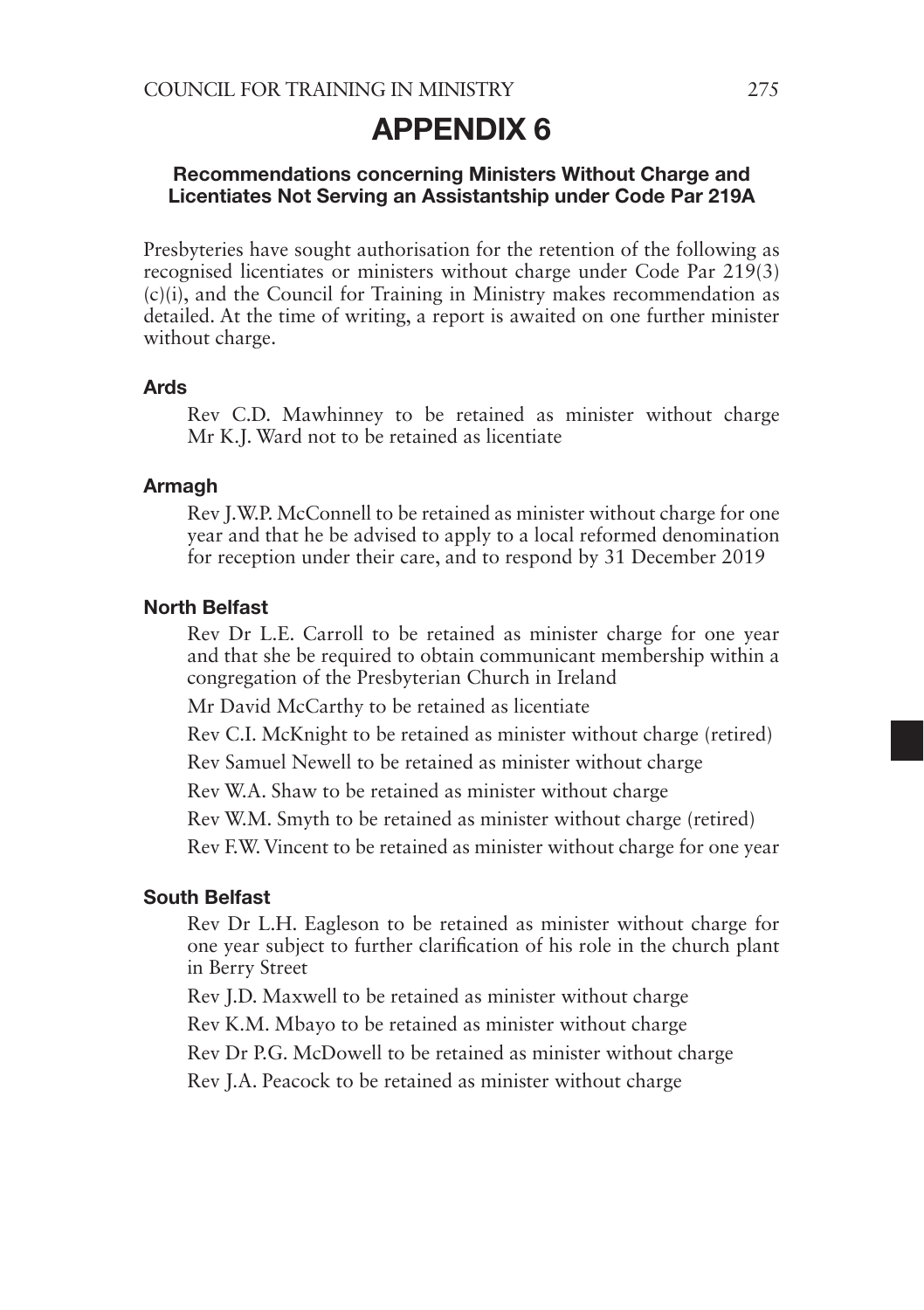## East Belfast

Rev J.M. Casement to be retained as minister without charge

Rev W.J. Harshaw to be retained as minister without charge (retired) Rev Dr D.J. Montgomery to be retained as minister without charge Rev B.J.Walker to be retained as minister without charge

Rev Dr M.J. Welsh to be retained as minister without charge

### **Carrickfergus**

Mr C.M.S Barron to be retained as licentiate for one year and that he be required to obtain communicant membership within a congregation of the Presbyterian Church in Ireland.

#### Coleraine and Limavady

Rev Dr R.A. Kane to be retained as minister without charge

#### Derry and Donegal

Rev D.A. Edgar to be retained as minister without charge (retired) for one year

Rev K.G. Patterson to be retained as minister without charge for one year

Rev S.W.K. Glendinning to be retained as minister without charge

Rev J.C. Teeney to be retained as minister without charge

## Down

Rev Dr B.C.G. Black to be retained as minister without charge

#### **Dromore**

Rev W.J. Todd to be retained as minister without charge

#### Monaghan

Rev D.J.M. Boyle to be retained as minister without charge

#### Newry

Rev A.D. Mullan to be retained as minister without charge Rev B.A.H. Wilson to be retained as minister without charge

#### Route

Rev Dr Victor Dobbin to be retained as minister without charge (retired)

Rev R.J. Gilkinson to be retained as minister without charge for one year and that he be required to obtain communicant membership within a congregation of the Presbyterian Church in Ireland

Rev Peter Turton to be retained as minister without charge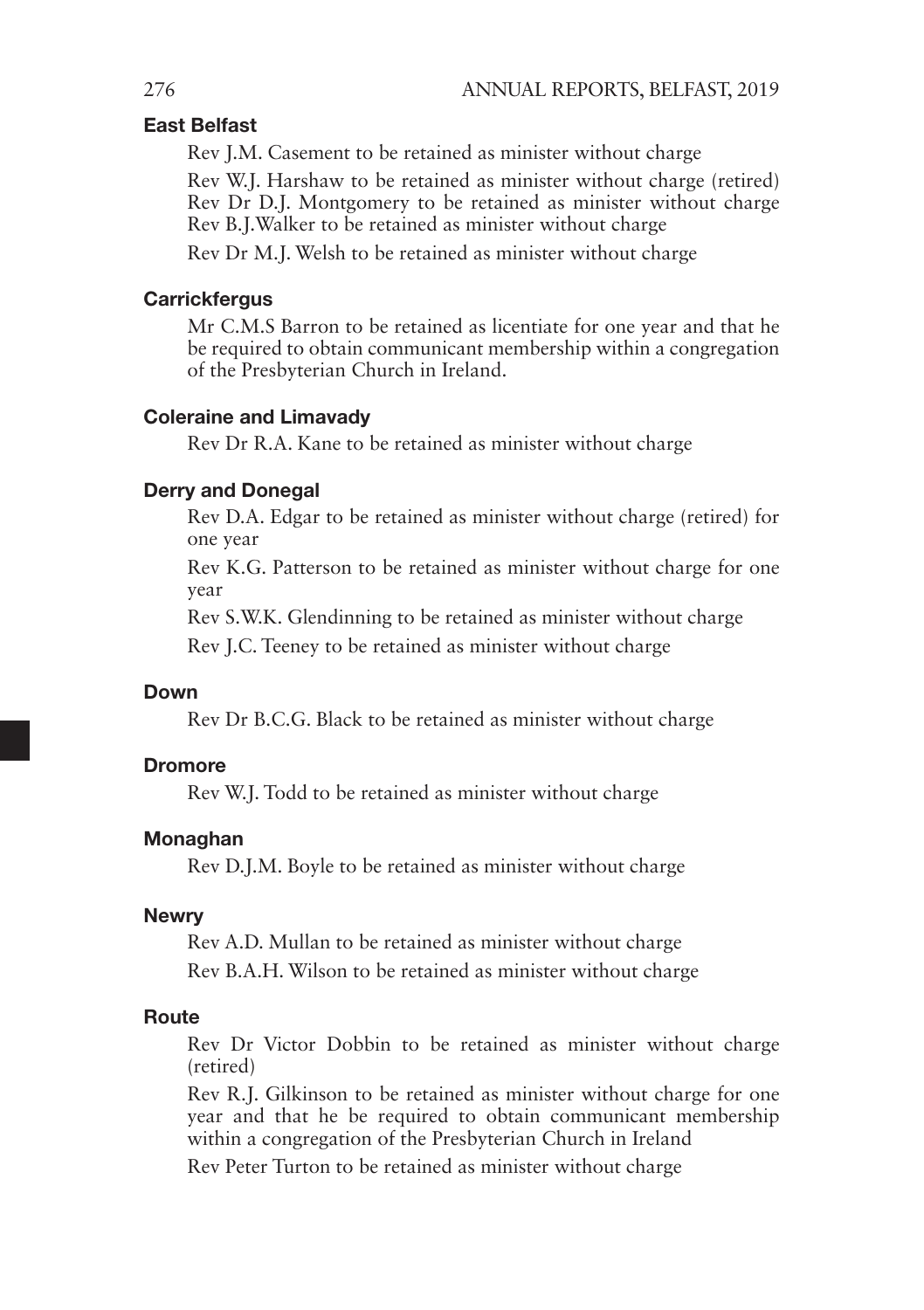## **Templepatrick**

Rev J.A. Gordon to be retained as minister without charge for one year and that he be required to obtain communicant membership within a congregation of the Presbyterian Church in Ireland

Mr J.R. Kernohan – a recommendation, if appropriate, will be included in the Supplementary Reports.

Rev J.L. Tosh to be retained as minister without charge for one year and that he be required to obtain communicant membership within a congregation of the Presbyterian Church in Ireland

## **Tyrone**

Rev T.J .Conway to be retained as minister without charge

Rev W.I.Ferris, to be retained as minister without charge for one year and that he be required to obtain communicant membership within a congregation of the Presbyterian Church in Ireland

Rev J.M. Gracey to be retained as minister without charge

NOTE: Since last year the following are no longer recorded as Licentiates or Ministers without charge.

## DECEASED

## Ards

Rev David McKee

## STATUS CHANGED TO MINISTER EMERITUS

### North Belfast

Rev J.S.B. Drennan

### **Carrickfergus**

Rev R.J. McCullough

### Dromore

Rev A.S. Thompson

## **RESIGNED**

Ards

Rev Simon Henning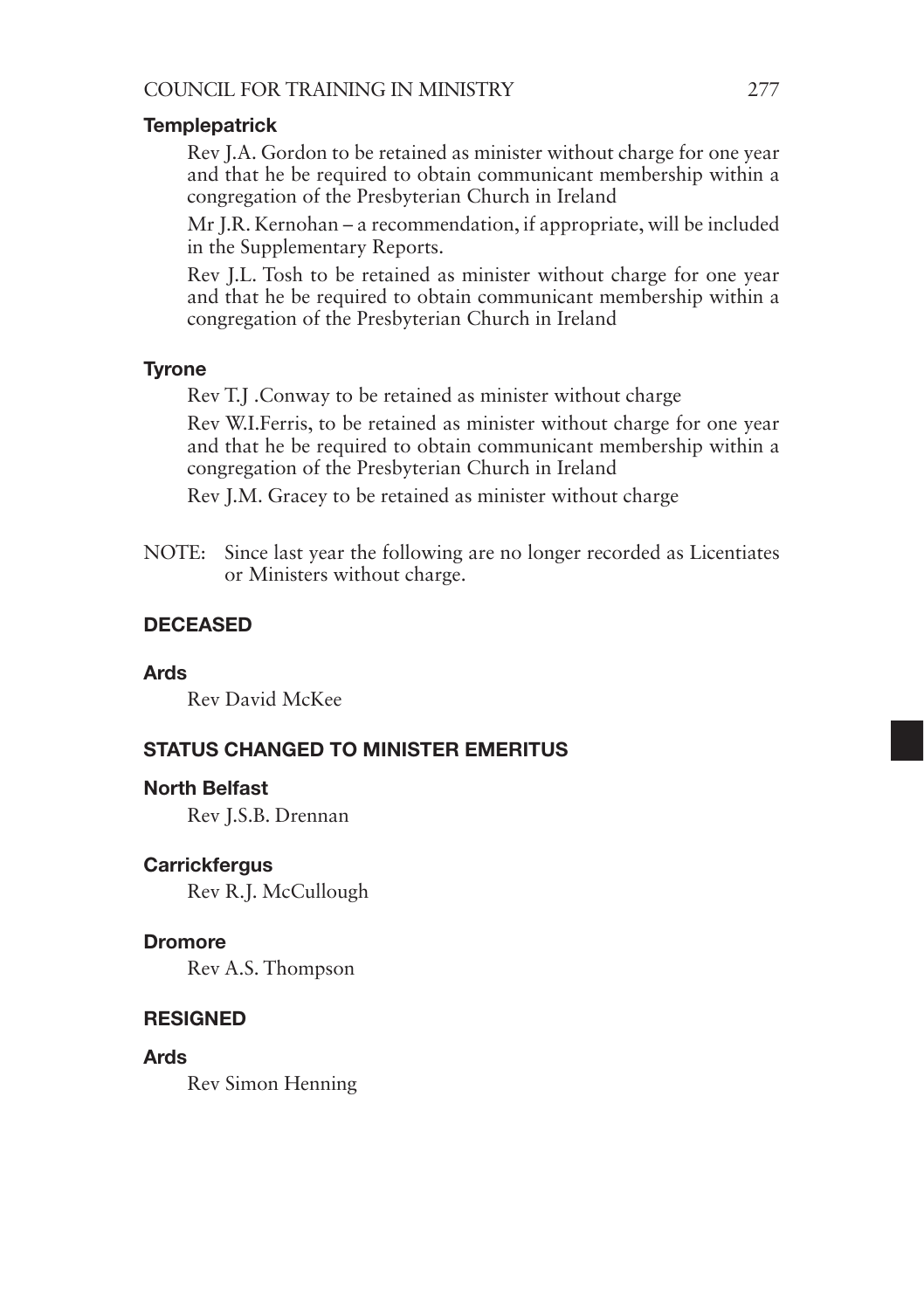## RESOLUTIONS

1. That the following candidates, their nominations having been sustained by the Council for Training in Ministry, be accepted as students for the ordained ministry, and placed under the care of their presbyteries:

| Name           | Congregation               | Presbytery |
|----------------|----------------------------|------------|
| Paul Bradley   | Millisle and Ballycopeland | Ards       |
| Stephen Cairns | Whiteabbey                 | N Belfast  |
| Martin Delaney | High Kirk, Ballymena       | Ballymena  |
| Tom Finnegan   | Sloan St, Lisburn          | Dromore    |
| Andrew Frazer  | St Andrews, Bangor         | Ards       |
| Stephen Gaston | Abbot's Cross              | N Belfast  |
| Jeff Gawn      | Enniskillen                | Omagh      |
| Mark Hawthorne | Waringstown                | Armagh     |
| Stephen Kerr   | Legacurry                  | Dromore    |
| Andrew Martin  | Sloan St, Lisburn          | Dromore    |
| Thomas Moore   | <b>First Saintfield</b>    | Down       |
| Wallace Moore  | Scrabo                     | Ards       |
| Neil Stewart   | Stormont                   | E Belfast  |

- 2. That the candidature for the ordained ministry of Dr Kevin Hargaden be terminated with immediate effect.
- 3. That the Assembly welcome Union Theological College's developing relationship with BibleMesh which enables development of online courses and understand that this in no way undermines any theological position of the Presbyterian Church in Ireland.
- 4. That the Assembly give approval of the direction of travel contained in Appendix 3 concerning Flexible Training Pathways, and give permission for the Council to pilot the scheme and report back to the General Assembly in 2021.
- 5. That the Assembly welcome the development of the courses detailed in Appendix 4 and encourage the Faculty to further develop online presence and appropriate courses under the oversight of the Management Committee and the Council for Training in Ministry.
- 6. That the Assembly approve of the renaming of the Curriculum Panel's name to the 'Teaching and Learning Panel'.
- 7. That the recommendations in Appendix 6 concerning those whose retention as licentiates and ministers without charge has been sought by presbyteries be adopted.